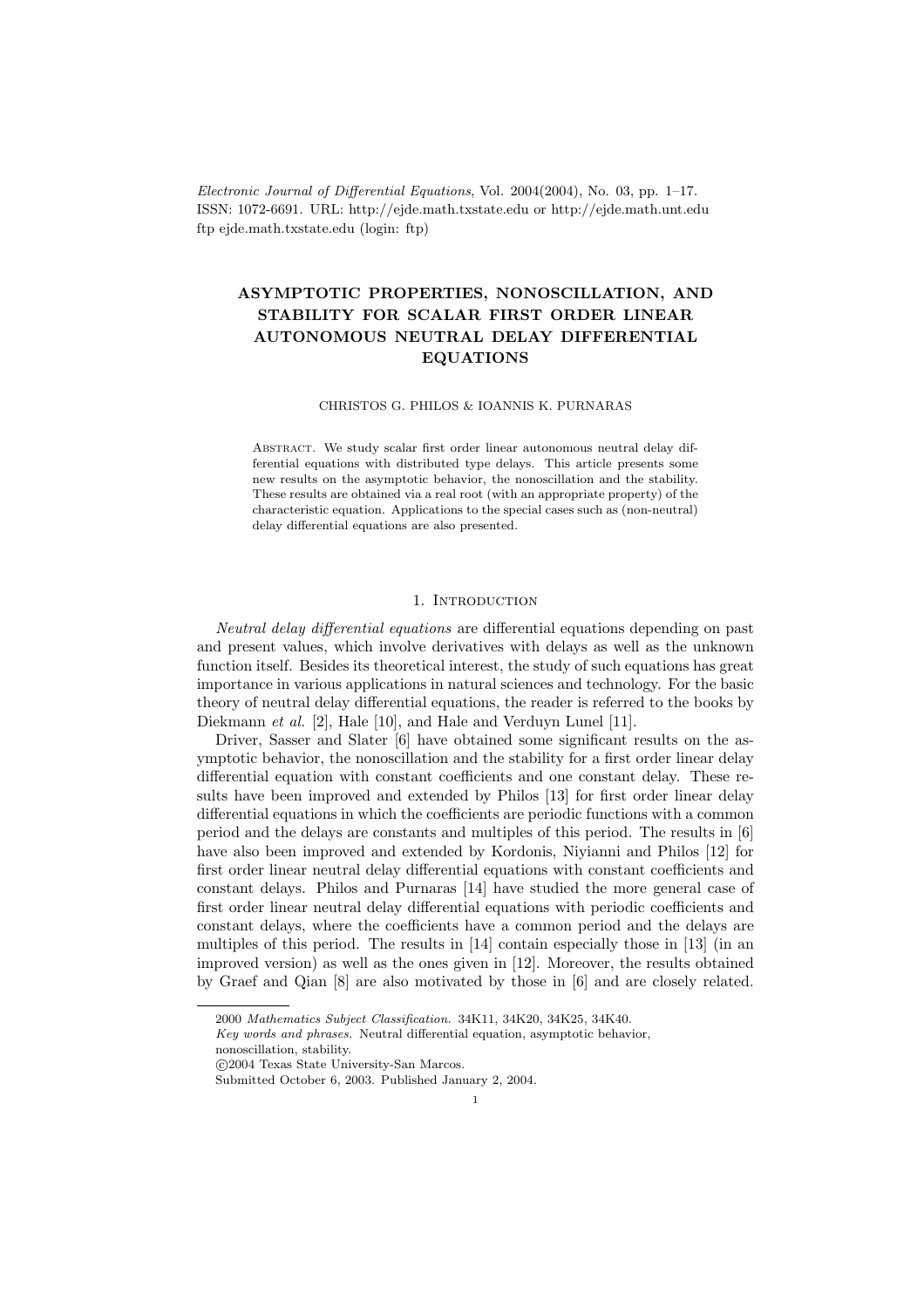For some related results we refer to the papers by Arino and Pituk [1], Driver [4], and Györi [9].

In [3], Driver studied first order linear autonomous delay differential equations with infinitely many distributed delays and obtained some important results on the asymptotic behavior, the nonoscillation and the stability. For previous related results we refer to the references cited in [3]. The results given in this paper are essentially motivated by the corresponding ones in [3] and the techniques applied in the present paper are originated in some of the methods used in [3].

This paper deals with the asymptotic behavior, the nonoscillation and the stability for scalar first order linear autonomous neutral delay differential equations with distributed type delays. A basic asymptotic criterion is established. Also, a nonoscillation result is given. Moreover, a useful estimate of the solutions is obtained and a stability criterion is derived. Our results are obtained by the use of a real root (with an appropriate property) of the corresponding characteristic equation. The results given here can be applied to the corresponding non-neutral equations. An application of our results to the special case of (non-neutral) delay differential equations leads to an improved version of some of the results given by Driver in [3].

Recently, a very interesting article has been published by Frasson and Verduyn Lunel [7] concerning the large time behaviour of linear functional differential equations. It is shown there that the spectral theory for linear autonomous as well as periodic functional differential equations yields explicit formulas for the large time behaviour of solutions. The results in [7] are based on resolvent computations and Dunford calculus. Some known results (see [6, 12]) can be obtained as applications of the general results given in [7]. The work in [7] may be viewed as a generalization of previous works for first order scalar linear autonomous and periodic functional differential equations (see  $[3, 6, 12, 13, 14]$ ). It must be noted that, in [3, 6, 12, 13, 14] as well as in the present paper, the method used in obtaining the results is very simple and is essentially based on elementary calculus.

Consider the neutral delay differential equation

$$
\[x(t) + \int_{-\sigma}^{0} x(t+s)d\zeta(s)\]' = \int_{-\tau}^{0} x(t+s)d\eta(s),\tag{1.1}
$$

where  $\sigma$  and  $\tau$  are positive constants,  $\zeta$  and  $\eta$  are real-valued functions of bounded variation on the intervals  $[-\sigma, 0]$  and  $[-\tau, 0]$  respectively, and the integrals are Riemann-Stieltjes integrals. It will be supposed that  $\eta$  is not constant on  $[-\tau, 0]$ . Set

 $r = \max\{\sigma, \tau\}.$ 

Clearly,  $r$  is a positive constant.

As usual, a continuous real-valued function x defined on the interval  $[-r, \infty)$  is said to be a solution of the neutral delay differential equation (1.1) if the function  $x(t) + \int_{-\sigma}^{0} x(t+s)d\zeta(s)$  is continuously differentiable for  $t \ge 0$  and x satisfies (1.1) for all  $t \geq 0$ .

In the sequel, by  $C([-r, 0], \mathbb{R})$  we will denote the set of all continuous real-valued functions on the interval  $[-r, 0]$ . This set is a Banach space endowed with the supnorm  $\|\phi\| = \sup_{t \in [-r,0]} |\phi(t)|$ .

It is well-known (see, for example, Diekmann et al. [2], Hale [10], or Hale and Verduyn Lunel [11]) that, for any given *initial function*  $\phi$  in  $C([-r, 0], \mathbb{R})$ , there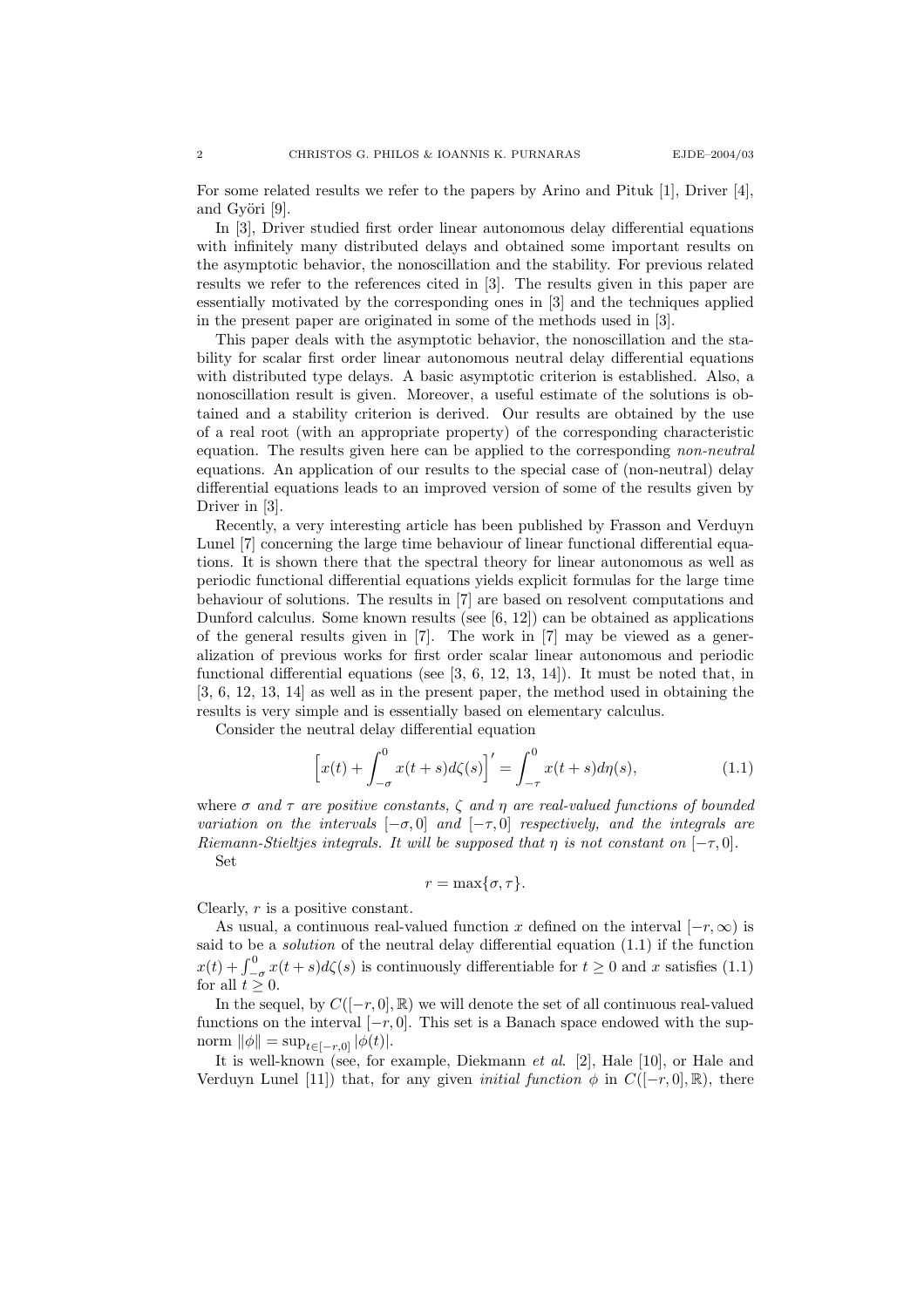exists a unique solution x of the differential equation  $(1.1)$  which satisfies the *initial* condition

$$
x(t) = \phi(t) \quad \text{for } t \in [-r, 0];\tag{1.2}
$$

this function x will be called the solution of the *initial problem*  $(1.1)-(1.2)$  or, more briefly, the solution of  $(1.1)-(1.2)$ .

The characteristic equation of (1.1) is

$$
\lambda \Big[ 1 + \int_{-\sigma}^{0} e^{\lambda s} d\zeta(s) \Big] = \int_{-\tau}^{0} e^{\lambda s} d\eta(s). \tag{1.3}
$$

Throughout this paper, by  $V(\zeta)$  we will denote the *total variation function* of ζ, which is defined on the interval  $[-\sigma, 0]$  as follows:  $V(ζ)(-\sigma) = 0$ , and  $V(ζ)(s)$  is the total variation of  $\zeta$  on  $[-\sigma, s]$  for each s in  $(-\sigma, 0]$ . Also,  $V(\eta)$  will stand for the total variation function of  $\eta$  defined on the interval  $[-\tau, 0]$  by an analogous way:  $V(\eta)(-\tau) = 0$ , and  $V(\eta)(s)$  is equal to the total variation of  $\eta$  on  $[-\tau, s]$  for each  $s \in (-\tau, 0]$ . Note that the functions  $V(\zeta)$  and  $V(\eta)$  are nonnegative and increasing on the intervals  $[-\sigma, 0]$  and  $[-\tau, 0]$  respectively. Moreover, it must be noted that  $V(\zeta)$  is identically zero on  $[-\sigma, 0]$  if  $\zeta$  is constant on this interval, and that  $V(\eta)$ is not identically zero on the interval  $[-\tau, 0]$  (and so it is always not constant on  $[-\tau, 0]$ ). It will be considered that the reader is familiar with the theory of functions of bounded variation and the theory of Riemann-Stieltjes integration.

To obtain the main results of this paper, we will make use of a real root  $\lambda_0$  of the characteristic equation (1.3) with the property

$$
\int_{-\sigma}^{0} \left[1+|\lambda_0|(-s)\right] e^{\lambda_0 s} dV(\zeta)(s) + \int_{-\tau}^{0} (-s) e^{\lambda_0 s} dV(\eta)(s) < 1. \tag{1.4}
$$

Let us consider the special case of the (*non-neutral*) delay differential equation

$$
x'(t) = \int_{-\tau}^{0} x(t+s)d\eta(s).
$$
 (1.5)

This equation can be obtained (as a special case) from the differential equation  $(1.1)$ , by choosing  $\sigma$  to be an arbitrary positive constant with  $\sigma \leq \tau$  and considering  $\zeta$  to be any constant real-valued function on  $[-\sigma, 0]$ .

As it concerns the (non-neutral) delay differential equation (1.5), we have the constant  $\tau$  in place of r.

By a *solution* of  $(1.5)$ , we mean a continuous real-valued function x defined on the interval  $[-\tau,\infty)$ , which is continuously differentiable on  $[0,\infty)$  and satisfies (1.5) for  $t \geq 0$ . In the special case of (1.5), the Initial Condition (1.2) becomes

$$
x(t) = \phi(t) \quad \text{for } t \in [-\tau, 0]. \tag{1.6}
$$

The characteristic equation of (1.5) is

$$
\lambda = \int_{-\tau}^{0} e^{\lambda s} d\eta(s). \tag{1.7}
$$

With respect to the (non-neutral) delay differential equation (1.5), we need a real root  $\lambda_0$  of the characteristic equation (1.7) with the property

$$
\int_{-\tau}^{0} (-s)e^{\lambda_0 s} dV(\eta)(s) < 1. \tag{1.8}
$$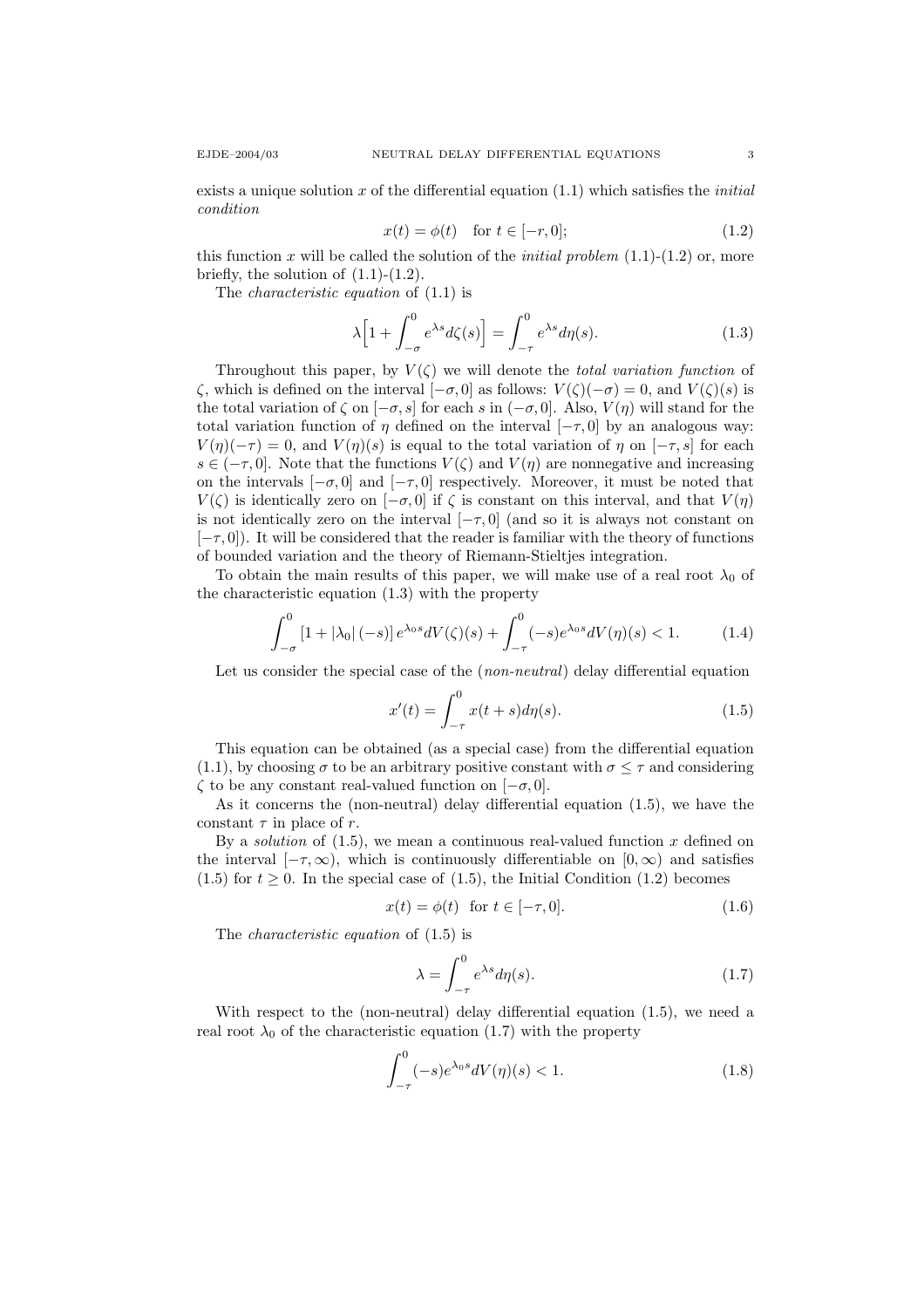The notions of the *stability, instability, uniform stability, asymptotic stability* and *uniform asymptotic stability* of the *trivial solution* of a neutral (or non-neutral) delay differential equation will be considered in the usual sense (see, for example, Diekmann *et al.* [2], Hale [10], or Hale and Verduyn Lunel [11]; for the non-neutral case, see also Driver [5]). Note that, since the differential equation (1.1) (and, in particular, the differential equation (1.5)) is autonomous, the trivial solution of (1.1) (and, in particular, of (1.5)) is uniformly stable or uniformly asymptotically stable if and only if it is stable (at 0) or asymptotically stable (at 0) respectively.

Our main results are two theorems and two corollaries of the first of these theorems. The main results of the paper are stated in Section 2. The proof of the first theorem is given in Section 3, while the proof of the second theorem is presented in Section 4. Section 5 is devoted to the application of the main results to the special case of the (non-neutral) delay differential equation (1.5). Sufficient conditions for the characteristic equation (1.3) (and, in particular, for (1.7)) to have a real root  $\lambda_0$ with the property  $(1.4)$  (and, in particular, with the property  $(1.8)$ ) are obtained in Section 6.

## 2. Statement of the main results

Theorem 2.1 below is a basic asymptotic criterion for the solutions of the neutral delay differential equation (1.1).

**Theorem 2.1.** Let  $\lambda_0$  be a real root of the characteristic equation (1.3) with the property (1.4) and set

$$
\gamma(\lambda_0) = \int_{-\sigma}^0 [1 - \lambda_0(-s)] e^{\lambda_0 s} d\zeta(s) + \int_{-\tau}^0 (-s) e^{\lambda_0 s} d\eta(s).
$$

Then, for every  $\phi \in C([-r, 0], \mathbb{R})$ , the solution x of (1.1)-(1.2) satisfies

$$
\lim_{t \to \infty} \left[ e^{-\lambda_0 t} x(t) \right] = \frac{L(\lambda_0; \phi)}{1 + \gamma(\lambda_0)},
$$

where

$$
L(\lambda_0; \phi) = \phi(0) + \int_{-\sigma}^0 \left[ \phi(s) - \lambda_0 e^{\lambda_0 s} \int_s^0 e^{-\lambda_0 u} \phi(u) du \right] d\zeta(s)
$$

$$
+ \int_{-\tau}^0 e^{\lambda_0 s} \left[ \int_s^0 e^{-\lambda_0 u} \phi(u) du \right] d\eta(s).
$$

*Note*: Property (1.4) guarantees that  $1 + \gamma(\lambda_0) > 0$ .

We immediately see that  $\lambda_0 = 0$  is a root of the characteristic equation (1.3) with the property (1.4) if and only if

$$
\int_{-\tau}^{0} d\eta(s) = 0 \text{ and } \int_{-\sigma}^{0} dV(\zeta)(s) + \int_{-\tau}^{0} (-s) dV(\eta)(s) < 1,
$$

i.e. if and only if the following condition holds:

$$
\eta(-\tau) = \eta(0)
$$
 and  $V(\zeta)(0) + \int_{-\tau}^{0} (-s)dV(\eta)(s) < 1.$  (2.1)

Note that  $V(\zeta)(0)$  is the total variation of  $\zeta$  on the interval  $[-\sigma,0]$ . Thus, an application of Theorem 2.1 with  $\lambda_0 = 0$  leads to the following corollary.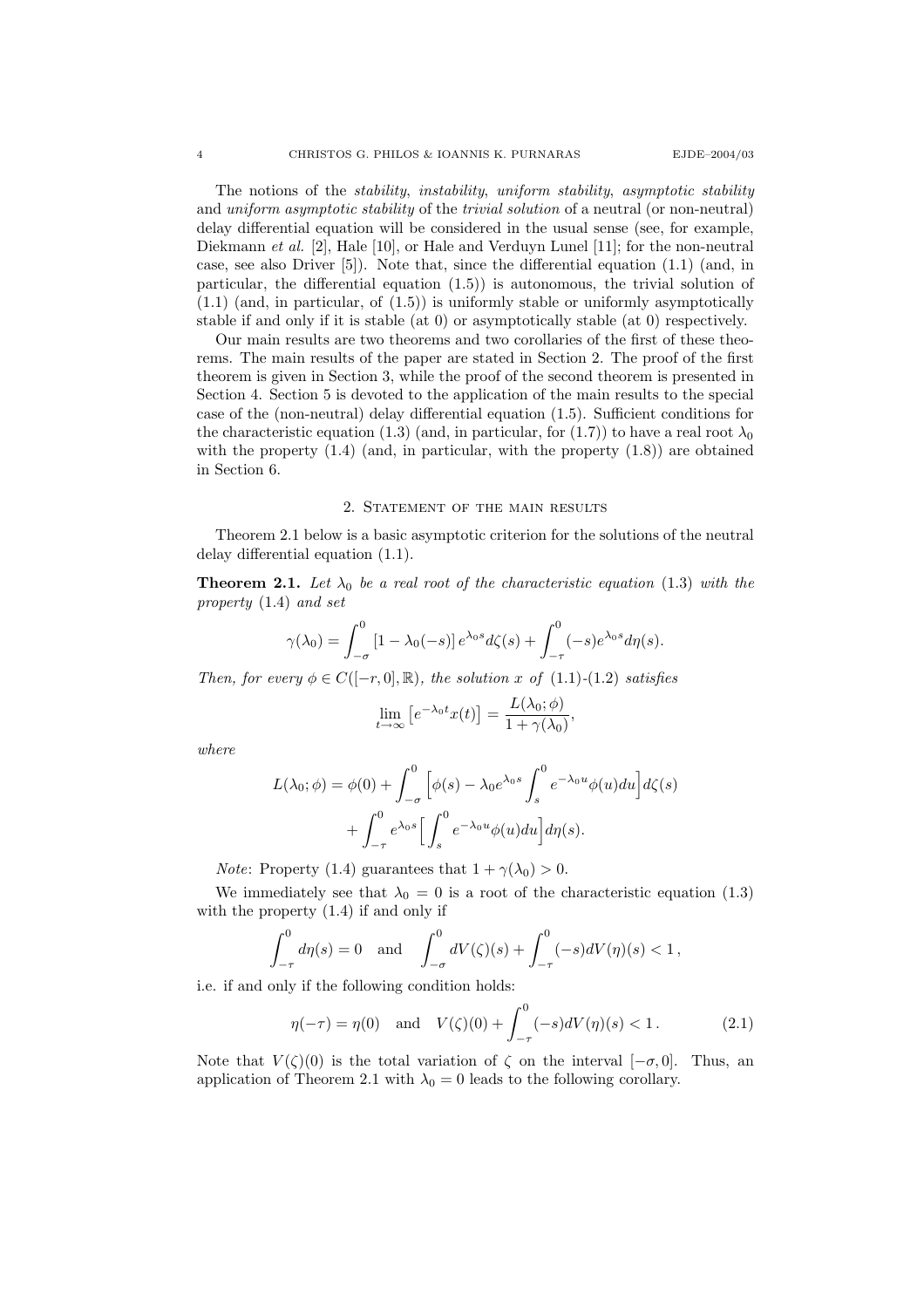**Corollary 2.2.** Let Condition (2.1) be satisfied. Then, for  $\phi \in C([-r, 0], \mathbb{R})$ , the solution x of  $(1.1)-(1.2)$  satisfies

$$
\lim_{t \to \infty} x(t) = \frac{\phi(0) + \int_{-\sigma}^{0} \phi(s) d\zeta(s) + \int_{-\tau}^{0} \left[ \int_{s}^{0} \phi(u) du \right] d\eta(s)}{1 + [\zeta(0) - \zeta(-\sigma)] + \int_{-\tau}^{0} (-s) d\eta(s)}.
$$

Note: The second assumption of (2.1) ensures that

$$
1 + [\zeta(0) - \zeta(-\sigma)] + \int_{-\tau}^{0} (-s) d\eta(s) > 0.
$$

Another immediate consequence of Theorem 2.1 is the following result. As customary, a solution of  $(1.1)$  is said to be *nonoscillatory* if it is either eventually positive or eventually negative.

**Corollary 2.3.** Let  $\lambda_0$  be a real root of the characteristic equation (1.3) with the property (1.4). Then, for any  $\phi \in C([-r, 0], \mathbb{R})$ , the solution x of (1.1)-(1.2) will be nonoscillatory, except possibly if  $\phi$  is such that  $L(\lambda_0; \phi) = 0$ , where  $L(\lambda_0; \phi)$  is defined as in Theorem 2.1.

Consider a real root  $\lambda_0$  of (1.3) with the property (1.4) and, for any  $\phi \in$  $C([-r, 0], \mathbb{R})$ , let  $L(\lambda_0; \phi)$  be defined as in Theorem 2.1. Clearly, the operator  $L(\lambda_0; \cdot)$  is linear. Moreover, there exists a function  $\phi_0 \in C([-r, 0], \mathbb{R})$  such that  $L(\lambda_0; \phi_0) \neq 0$ . Indeed, if we set

$$
\phi_0(t) = e^{\lambda_0 t} \quad \text{for } t \in [-r, 0],
$$

then  $\phi_0 \in C([-r, 0], \mathbb{R})$  and we have

$$
L(\lambda_0; \phi_0) \equiv \phi_0(0) + \int_{-\sigma}^0 \left[ \phi_0(s) - \lambda_0 e^{\lambda_0 s} \int_s^0 e^{-\lambda_0 u} \phi_0(u) du \right] d\zeta(s)
$$
  
+ 
$$
\int_{-\tau}^0 e^{\lambda_0 s} \left[ \int_s^0 e^{-\lambda_0 u} \phi_0(u) du \right] d\eta(s)
$$
  
= 
$$
1 + \int_{-\sigma}^0 \left[ e^{\lambda_0 s} - \lambda_0 e^{\lambda_0 s} (-s) \right] d\zeta(s) + \int_{-\tau}^0 e^{\lambda_0 s} (-s) d\eta(s)
$$
  
= 
$$
1 + \int_{-\sigma}^0 \left[ 1 - \lambda_0(-s) \right] e^{\lambda_0 s} d\zeta(s) + \int_{-\tau}^0 (-s) e^{\lambda_0 s} d\eta(s)
$$
  
= 
$$
1 + \gamma(\lambda_0) > 0,
$$

where  $\gamma(\lambda_0)$  is defined as in Theorem 2.1. So, by the same method with the one that was used by Driver in [3] (see, also, Philos [13]), one can prove the following result, which can be considered as a complement of Corollary 2.3.

Let  $\lambda_0$  be a real root of the characteristic equation (1.3) with the property (1.4). Moreover, for any  $\phi \in C([-r, 0], \mathbb{R})$ , let  $L(\lambda_0; \phi)$  be defined as in Theorem 2.1. Then the set of all functions  $\phi \in C([-r, 0], \mathbb{R})$  which satisfy  $L(\lambda_0; \phi) = 0$  is a nowhere dense subset of the Banach space  $C([-r, 0], \mathbb{R})$  (with the sup-norm).

The following theorem establishes an estimate for the solutions of the neutral delay differential equation (1.1) and, also, a stability criterion for the trivial solution of (1.1).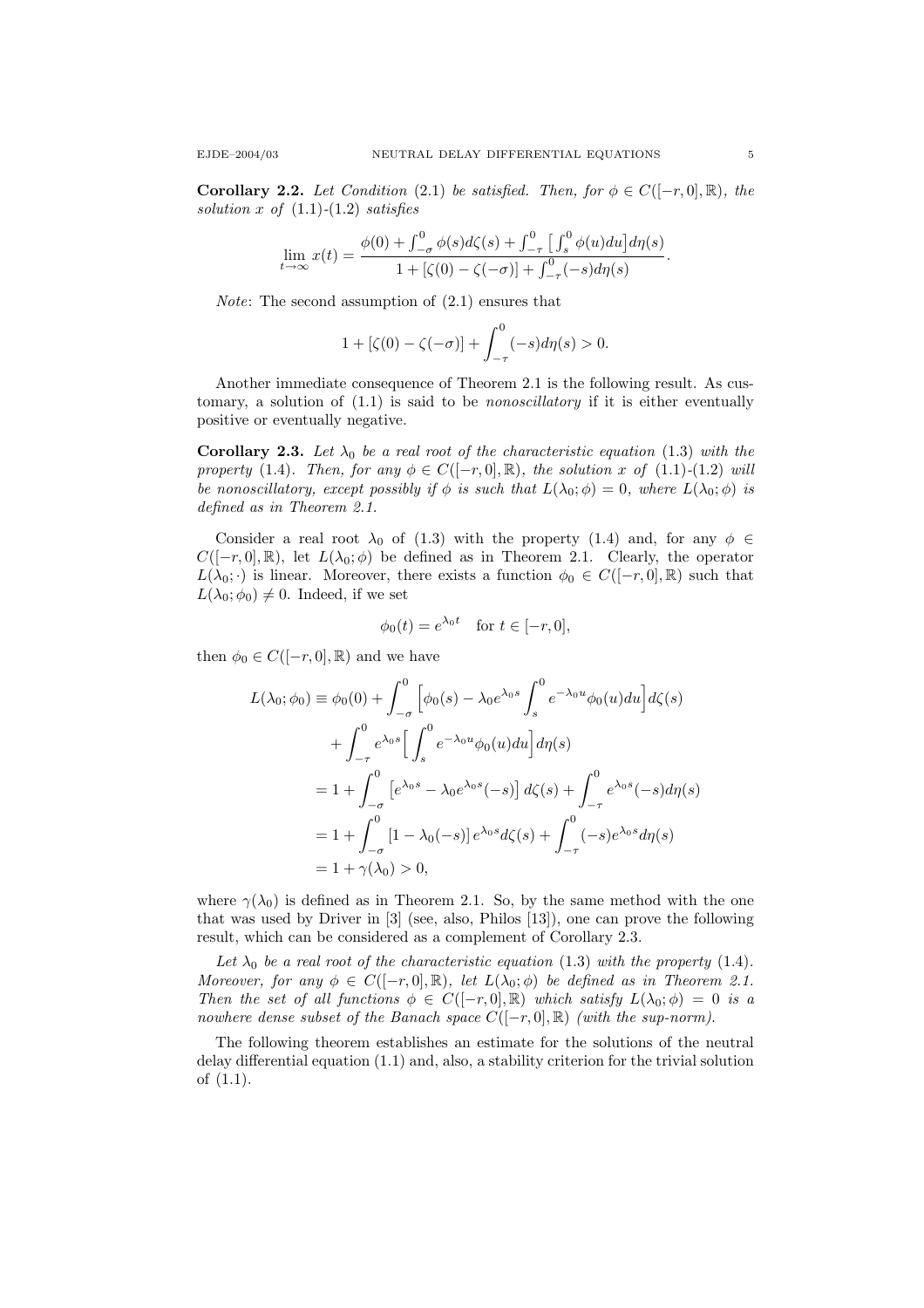**Theorem 2.4.** Let  $\lambda_0$  be a real root of the characteristic equation (1.3) with the property (1.4). Consider  $\gamma(\lambda_0)$  as in Theorem 2.1 and set

$$
\mu(\lambda_0) = \int_{-\sigma}^0 \left[1 + |\lambda_0| \, (-s)\right] e^{\lambda_0 s} dV(\zeta)(s) + \int_{-\tau}^0 (-s) e^{\lambda_0 s} dV(\eta)(s).
$$

Then, for any  $\phi \in C([-r, 0], \mathbb{R})$ , the solution x of (1.1)-(1.2) satisfies

 $|x(t)| \le N(\lambda_0) ||\phi|| e^{\lambda_0 t}$  for all  $t \ge 0$ ,

where

$$
N(\lambda_0) = \frac{1 + \mu(\lambda_0)}{1 + \gamma(\lambda_0)} + \left[1 + \frac{1 + \mu(\lambda_0)}{1 + \gamma(\lambda_0)}\right] \mu(\lambda_0) \max\{1, e^{\lambda_0 r}\}.
$$

Here the constant  $N(\lambda_0)$  is greater than 1. Moreover, the trivial solution of (1.1) is uniformly stable if  $\lambda_0 = 0$ , uniformly asymptotically stable if  $\lambda_0 < 0$ , and unstable if  $\lambda_0 > 0$ .

Note that the criterion for the uniform stability stated in Theorem 2.4 can equivalently be formulated as follows:

The trivial solution of (1.1) is uniformly stable if Condition (2.1) holds.

## 3. Proof of Theorem 2.1

First of all, let us define  $\mu(\lambda_0)$  as in Theorem 2.4, i.e.

$$
\mu(\lambda_0) = \int_{-\sigma}^0 \left[1 + |\lambda_0| \, (-s)\right] e^{\lambda_0 s} dV(\zeta)(s) + \int_{-\tau}^0 (-s) e^{\lambda_0 s} dV(\eta)(s).
$$

Property (1.4) implies

$$
0 < \mu(\lambda_0) < 1. \tag{3.1}
$$

We have

$$
|\gamma(\lambda_0)| \leq \Big| \int_{-\sigma}^0 [1 - \lambda_0(-s)] e^{\lambda_0 s} d\zeta(s) \Big| + \Big| \int_{-\tau}^0 (-s) e^{\lambda_0 s} d\eta(s) \Big|
$$
  
\n
$$
\leq \int_{-\sigma}^0 |1 - \lambda_0(-s)| e^{\lambda_0 s} dV(\zeta)(s) + \int_{-\tau}^0 (-s) e^{\lambda_0 s} dV(\eta)(s)
$$
  
\n
$$
\leq \int_{-\sigma}^0 [1 + |\lambda_0|(-s)] e^{\lambda_0 s} dV(\zeta)(s) + \int_{-\tau}^0 (-s) e^{\lambda_0 s} dV(\eta)(s),
$$

that is  $|\gamma(\lambda_0)| \leq \mu(\lambda_0)$ . So, in view of (3.1), it holds  $|\gamma(\lambda_0)| < 1$ . This, in particular, implies that  $1 + \gamma(\lambda_0) > 0$ .

Consider now an arbitrary initial function  $\phi$  in  $C([-r, 0], \mathbb{R})$  and let x be the solution of  $(1.1)-(1.2)$ . Define

$$
y(t) = e^{-\lambda_0 t} x(t) \quad \text{for } t \ge -r.
$$

Then, using the fact that  $\lambda_0$  is a (real) root of the characteristic equation (1.3), we obtain for every  $t \geq 0$ 

$$
\begin{aligned} & \left[ x(t) + \int_{-\sigma}^{0} x(t+s)d\zeta(s) \right]' - \int_{-\tau}^{0} x(t+s)d\eta(s) \\ & = e^{\lambda_0 t} \left\{ \left[ y(t) + \int_{-\sigma}^{0} e^{\lambda_0 s} y(t+s)d\zeta(s) \right]' + \lambda_0 \left[ y(t) + \int_{-\sigma}^{0} e^{\lambda_0 s} y(t+s)d\zeta(s) \right] \\ & - \int_{-\tau}^{0} e^{\lambda_0 s} y(t+s)d\eta(s) \right\} \end{aligned}
$$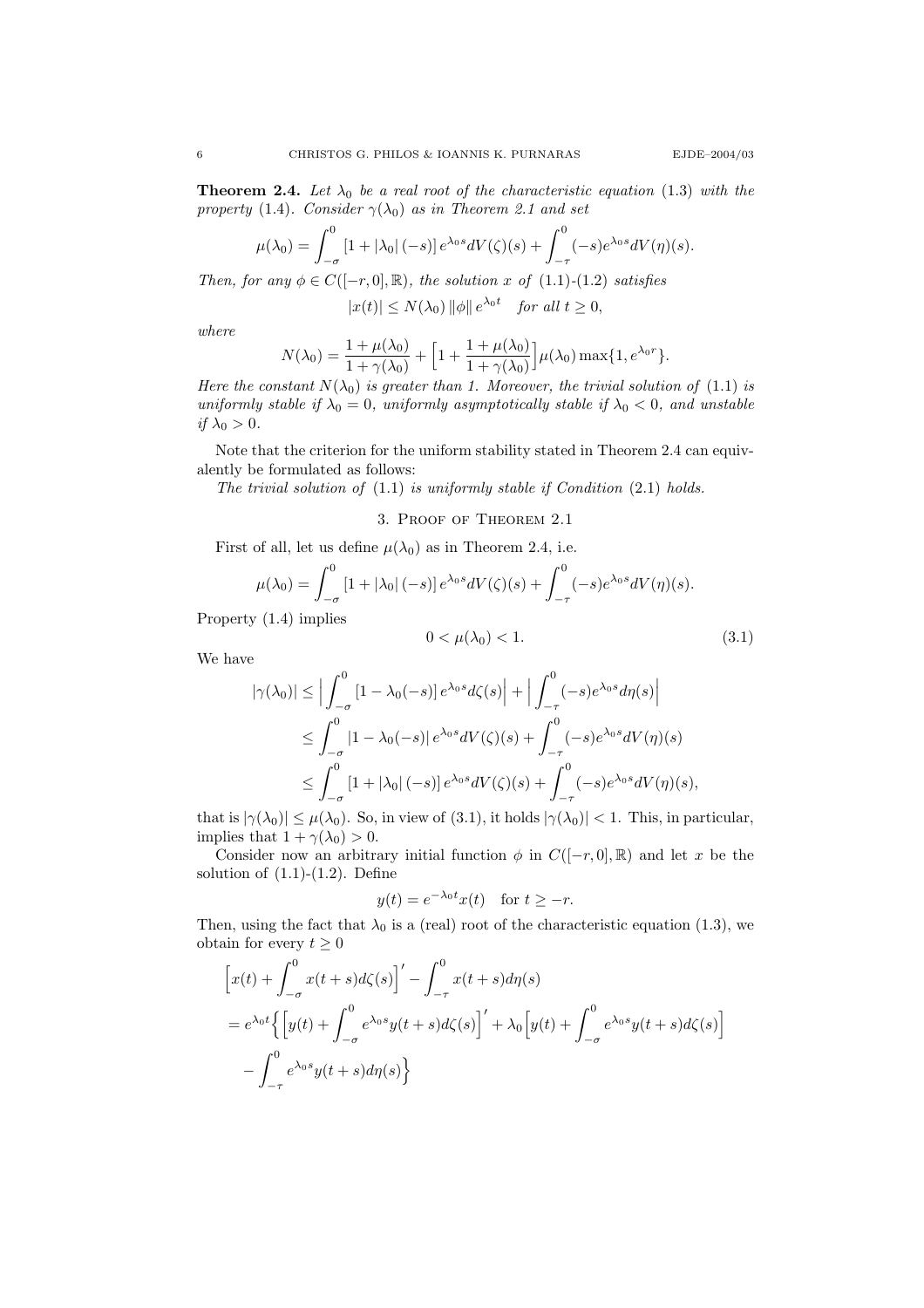$$
= e^{\lambda_0 t} \left\{ \left[ y(t) + \int_{-\sigma}^0 e^{\lambda_0 s} y(t+s) d\zeta(s) \right]' \right.+ \left[ -\lambda_0 \int_{-\sigma}^0 e^{\lambda_0 s} d\zeta(s) + \int_{-\tau}^0 e^{\lambda_0 s} d\eta(s) \right] y(t) + \lambda_0 \int_{-\sigma}^0 e^{\lambda_0 s} y(t+s) d\zeta(s) - \int_{-\tau}^0 e^{\lambda_0 s} y(t+s) d\eta(s) \right\}= e^{\lambda_0 t} \left\{ \left[ y(t) + \int_{-\sigma}^0 e^{\lambda_0 s} y(t+s) d\zeta(s) \right]' - \lambda_0 \int_{-\sigma}^0 e^{\lambda_0 s} \left[ y(t) - y(t+s) \right] d\zeta(s) + \int_{-\tau}^0 e^{\lambda_0 s} \left[ y(t) - y(t+s) \right] d\eta(s) \right\}.
$$

Thus, since x satisfies (1.1) for all  $t \geq 0$ , it follows that y satisfies

$$
\left[y(t) + \int_{-\sigma}^{0} e^{\lambda_0 s} y(t+s) d\zeta(s)\right]'
$$
  
=  $\lambda_0 \int_{-\sigma}^{0} e^{\lambda_0 s} \left[y(t) - y(t+s)\right] d\zeta(s) - \int_{-\tau}^{0} e^{\lambda_0 s} \left[y(t) - y(t+s)\right] d\eta(s), t \ge 0.$  (3.2)

On the other hand, the Initial Condition (1.2) becomes

$$
y(t) = e^{-\lambda_0 t} \phi(t) \quad \text{for } t \in [-r, 0].
$$
 (3.3)

Furthermore, we can see that (3.2) is equivalently written as

$$
y(t) + \int_{-\sigma}^{0} e^{\lambda_0 s} y(t+s) d\zeta(s)
$$
  
=  $\lambda_0 \int_{-\sigma}^{0} e^{\lambda_0 s} \Big[ \int_{t+s}^{t} y(u) du \Big] d\zeta(s) - \int_{-\tau}^{0} e^{\lambda_0 s} \Big[ \int_{t+s}^{t} y(u) du \Big] d\eta(s) + K \quad \text{for } t \ge 0$ 

for some real constant  $K$ . But, by taking into account  $(3.3)$  and the definition of  $L(\lambda_0; \phi)$ , we have

$$
K = y(0) + \int_{-\sigma}^{0} e^{\lambda_0 s} y(s) d\zeta(s) - \lambda_0 \int_{-\sigma}^{0} e^{\lambda_0 s} \Big[ \int_{s}^{0} y(u) du \Big] d\zeta(s)
$$
  
+ 
$$
\int_{-\tau}^{0} e^{\lambda_0 s} \Big[ \int_{s}^{0} y(u) du \Big] d\eta(s)
$$
  
= 
$$
\phi(0) + \int_{-\sigma}^{0} \phi(s) d\zeta(s) - \lambda_0 \int_{-\sigma}^{0} e^{\lambda_0 s} \Big[ \int_{s}^{0} e^{-\lambda_0 u} \phi(u) du \Big] d\zeta(s)
$$
  
+ 
$$
\int_{-\tau}^{0} e^{\lambda_0 s} \Big[ \int_{s}^{0} e^{-\lambda_0 u} \phi(u) du \Big] d\eta(s)
$$
  
= 
$$
\phi(0) + \int_{-\sigma}^{0} \Big[ \phi(s) - \lambda_0 e^{\lambda_0 s} \int_{s}^{0} e^{-\lambda_0 u} \phi(u) du \Big] d\zeta(s)
$$
  
+ 
$$
\int_{-\tau}^{0} e^{\lambda_0 s} \Big[ \int_{s}^{0} e^{-\lambda_0 u} \phi(u) du \Big] d\eta(s)
$$
  
\equiv 
$$
L(\lambda_0; \phi).
$$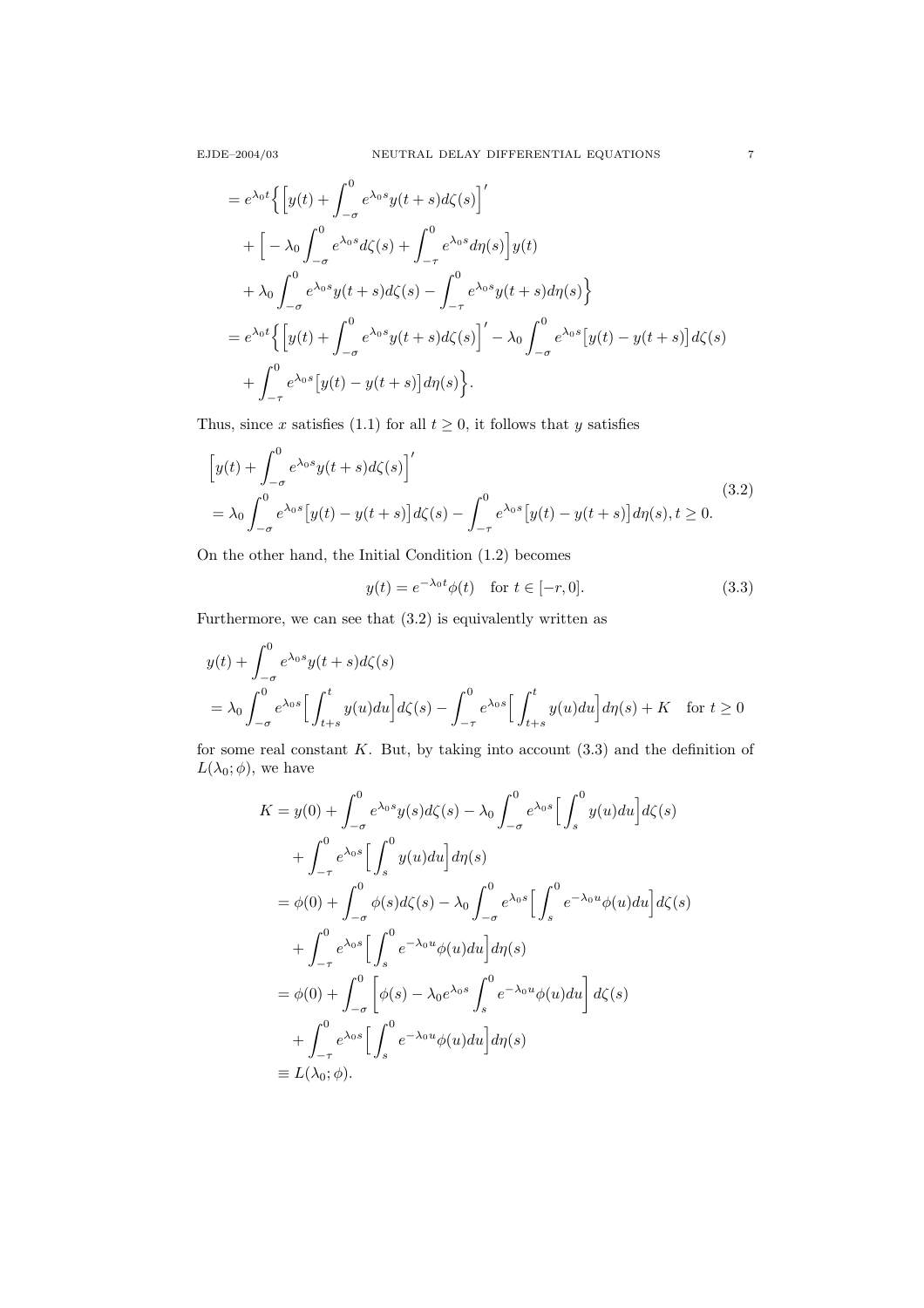So, (3.2) is equivalent to

$$
y(t) + \int_{-\sigma}^{0} e^{\lambda_0 s} y(t+s) d\zeta(s)
$$
  
=  $\lambda_0 \int_{-\sigma}^{0} e^{\lambda_0 s} \left[ \int_{t+s}^{t} y(u) du \right] d\zeta(s) - \int_{-\tau}^{0} e^{\lambda_0 s} \left[ \int_{t+s}^{t} y(u) du \right] d\eta(s) + L(\lambda_0; \phi)$   
for  $t \ge 0$ . (3.4)

Next, we set

$$
z(t) = y(t) - \frac{L(\lambda_0; \phi)}{1 + \gamma(\lambda_0)} \quad \text{for } t \ge -r.
$$

Then, using the definition of  $\gamma(\lambda_0)$ , it is easy to check that (3.4) takes the following equivalent form

$$
z(t) + \int_{-\sigma}^{0} e^{\lambda_0 s} z(t+s) d\zeta(s)
$$
  
=  $\lambda_0 \int_{-\sigma}^{0} e^{\lambda_0 s} \Big[ \int_{t+s}^{t} z(u) du \Big] d\zeta(s) - \int_{-\tau}^{0} e^{\lambda_0 s} \Big[ \int_{t+s}^{t} z(u) du \Big] d\eta(s) \quad \text{for } t \ge 0.$  (3.5)

Moreover, (3.3) is written as

$$
z(t) = e^{-\lambda_0 t} \phi(t) - \frac{L(\lambda_0; \phi)}{1 + \gamma(\lambda_0)} \quad \text{for } t \in [-r, 0].
$$
 (3.6)

By the definitions of  $y$  and  $z$ , what we have to prove is that

$$
\lim_{t \to \infty} z(t) = 0. \tag{3.7}
$$

In the rest of the proof we will establish (3.7). Put

$$
M(\lambda_0; \phi) = \max_{t \in [-r, 0]} \left| e^{-\lambda_0 t} \phi(t) - \frac{L(\lambda_0; \phi)}{1 + \gamma(\lambda_0)} \right|.
$$

Then, in view of (3.6), we have

$$
|z(t)| \le M(\lambda_0; \phi) \quad \text{for } -r \le t \le 0. \tag{3.8}
$$

We will show that  $M(\lambda_0; \phi)$  is a bound of z on the whole interval  $[-r, \infty)$ , namely that

$$
|z(t)| \le M(\lambda_0; \phi) \quad \text{for all } t \ge -r. \tag{3.9}
$$

To this end, let us consider an arbitrary number  $\epsilon > 0$ . We claim that

$$
|z(t)| < M(\lambda_0; \phi) + \epsilon \quad \text{for every } t \ge -r. \tag{3.10}
$$

Otherwise, because of (3.8), there exists a point  $t_0 > 0$  such that

$$
|z(t)| < M(\lambda_0; \phi) + \epsilon \quad \text{for } -r \le t < t_0, \quad \text{and} \quad |z(t_0)| = M(\lambda_0; \phi) + \epsilon.
$$

Then, by taking into account the definition of  $\mu(\lambda_0)$  and using (3.1), from (3.5) we obtain

$$
M(\lambda_0; \phi) + \epsilon = |z(t_0)|
$$
  
=  $\left| - \int_{-\sigma}^{0} e^{\lambda_0 s} z(t_0 + s) d\zeta(s) + \lambda_0 \int_{-\sigma}^{0} e^{\lambda_0 s} \left[ \int_{t_0 + s}^{t_0} z(u) du \right] d\zeta(s) - \int_{-\tau}^{0} e^{\lambda_0 s} \left[ \int_{t_0 + s}^{t_0} z(u) du \right] d\eta(s) \right|$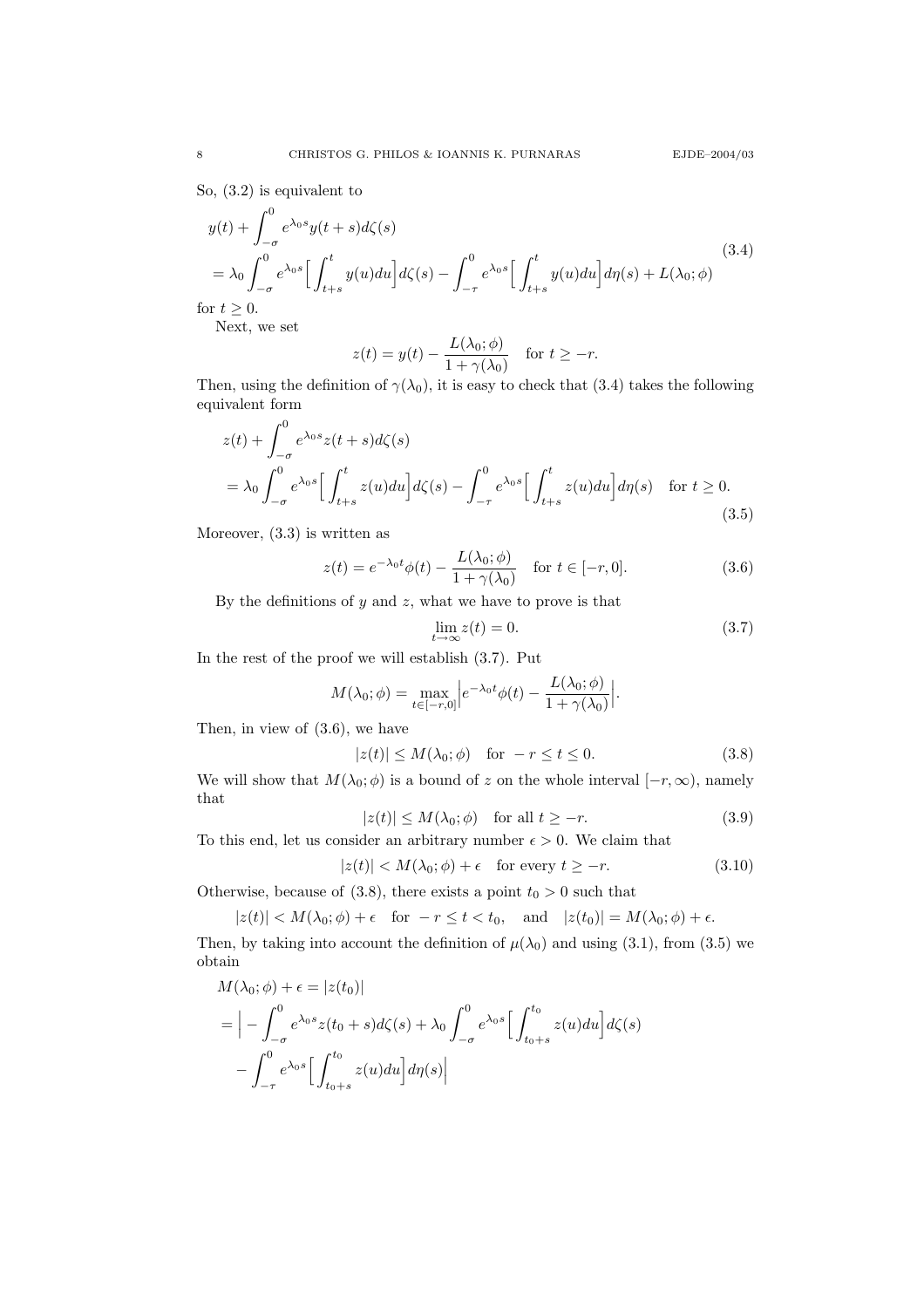$$
\leq \Big|\int_{-\sigma}^{0} e^{\lambda_{0}s}z(t_{0}+s)d\zeta(s)\Big| + |\lambda_{0}|\Big| \int_{-\sigma}^{0} e^{\lambda_{0}s}\Big[\int_{t_{0}+s}^{t_{0}} z(u)du\Big] d\zeta(s)\Big| \n+ \Big|\int_{-\tau}^{0} e^{\lambda_{0}s}\Big[\int_{t_{0}+s}^{t_{0}} z(u)du\Big] d\eta(s)\Big| \n\leq \int_{-\sigma}^{0} e^{\lambda_{0}s}|z(t_{0}+s)|dV(\zeta)(s) + |\lambda_{0}|\int_{-\sigma}^{0} e^{\lambda_{0}s}\Big|\int_{t_{0}+s}^{t_{0}} z(u)du\Big| dV(\zeta)(s) \n+ \int_{-\tau}^{0} e^{\lambda_{0}s}\Big|\int_{t_{0}+s}^{t_{0}} z(u)du\Big| dV(\eta)(s) \n\leq \int_{-\sigma}^{0} e^{\lambda_{0}s}|z(t_{0}+s)|dV(\zeta)(s) + |\lambda_{0}|\int_{-\sigma}^{0} e^{\lambda_{0}s}\Big[\int_{t_{0}+s}^{t_{0}} |z(u)|du\Big] dV(\zeta)(s) \n+ \int_{-\tau}^{0} e^{\lambda_{0}s}\Big[\int_{t_{0}+s}^{t_{0}} |z(u)|du\Big] dV(\eta)(s) \n\leq \Big[\int_{-\sigma}^{0} e^{\lambda_{0}s}dV(\zeta)(s) + |\lambda_{0}|\int_{-\sigma}^{0} e^{\lambda_{0}s}(-s)dV(\zeta)(s) \n+ \int_{-\tau}^{0} e^{\lambda_{0}s}(-s)dV(\eta)(s)\Big][M(\lambda_{0};\phi) + \epsilon]\n= \left\{\int_{-\sigma}^{0} [1 + |\lambda_{0}|(-s)]e^{\lambda_{0}s}dV(\zeta)(s) + \int_{-\tau}^{0} (-s)e^{\lambda_{0}s}dV(\eta)(s)\right][M(\lambda_{0};\phi) + \epsilon]\n\equiv \mu(\lambda_{0})[M(\lambda_{0};\phi) + \epsilon] < M(\lambda_{0};\phi) + \epsilon.
$$

This is a contradiction and so our claim is true, i.e. (3.10) holds. We have thus proved that (3.10) is fulfilled for all numbers  $\epsilon > 0$ . Hence, (3.9) is satisfied. Now, by virtue of (3.9), from (3.5) we derive for  $t \ge 0$ ,

$$
|z(t)| \leq \Big| \int_{-\sigma}^{0} e^{\lambda_0 s} z(t+s) d\zeta(s) \Big| + |\lambda_0| \Big| \int_{-\sigma}^{0} e^{\lambda_0 s} \Big[ \int_{t+s}^{t} z(u) du \Big] d\zeta(s) \Big| + \Big| \int_{-\tau}^{0} e^{\lambda_0 s} \Big[ \int_{t+s}^{t} z(u) du \Big] d\eta(s) \Big| \leq \int_{-\sigma}^{0} e^{\lambda_0 s} |z(t+s)| dV(\zeta)(s) + |\lambda_0| \int_{-\sigma}^{0} e^{\lambda_0 s} \Big| \int_{t+s}^{t} z(u) du \Big| dV(\zeta)(s) + \int_{-\tau}^{0} e^{\lambda_0 s} \Big| \int_{t+s}^{t} z(u) du \Big| dV(\eta)(s) \leq \int_{-\sigma}^{0} e^{\lambda_0 s} |z(t+s)| dV(\zeta)(s) + |\lambda_0| \int_{-\sigma}^{0} e^{\lambda_0 s} \Big[ \int_{t+s}^{t} |z(u)| du \Big] dV(\zeta)(s) + \int_{-\tau}^{0} e^{\lambda_0 s} \Big[ \int_{t+s}^{t} |z(u)| du \Big] dV(\eta)(s) \leq \Big[ \int_{-\sigma}^{0} e^{\lambda_0 s} dV(\zeta)(s) + |\lambda_0| \int_{-\sigma}^{0} e^{\lambda_0 s} (-s) dV(\zeta)(s) + \int_{-\tau}^{0} e^{\lambda_0 s} (-s) dV(\eta)(s) \Big] M(\lambda_0; \phi) = \Big\{ \int_{-\sigma}^{0} [1 + |\lambda_0| (-s)] e^{\lambda_0 s} dV(\zeta)(s) + \int_{-\tau}^{0} e^{\lambda_0 s} (-s) dV(\eta)(s) \Big\} M(\lambda_0; \phi) .
$$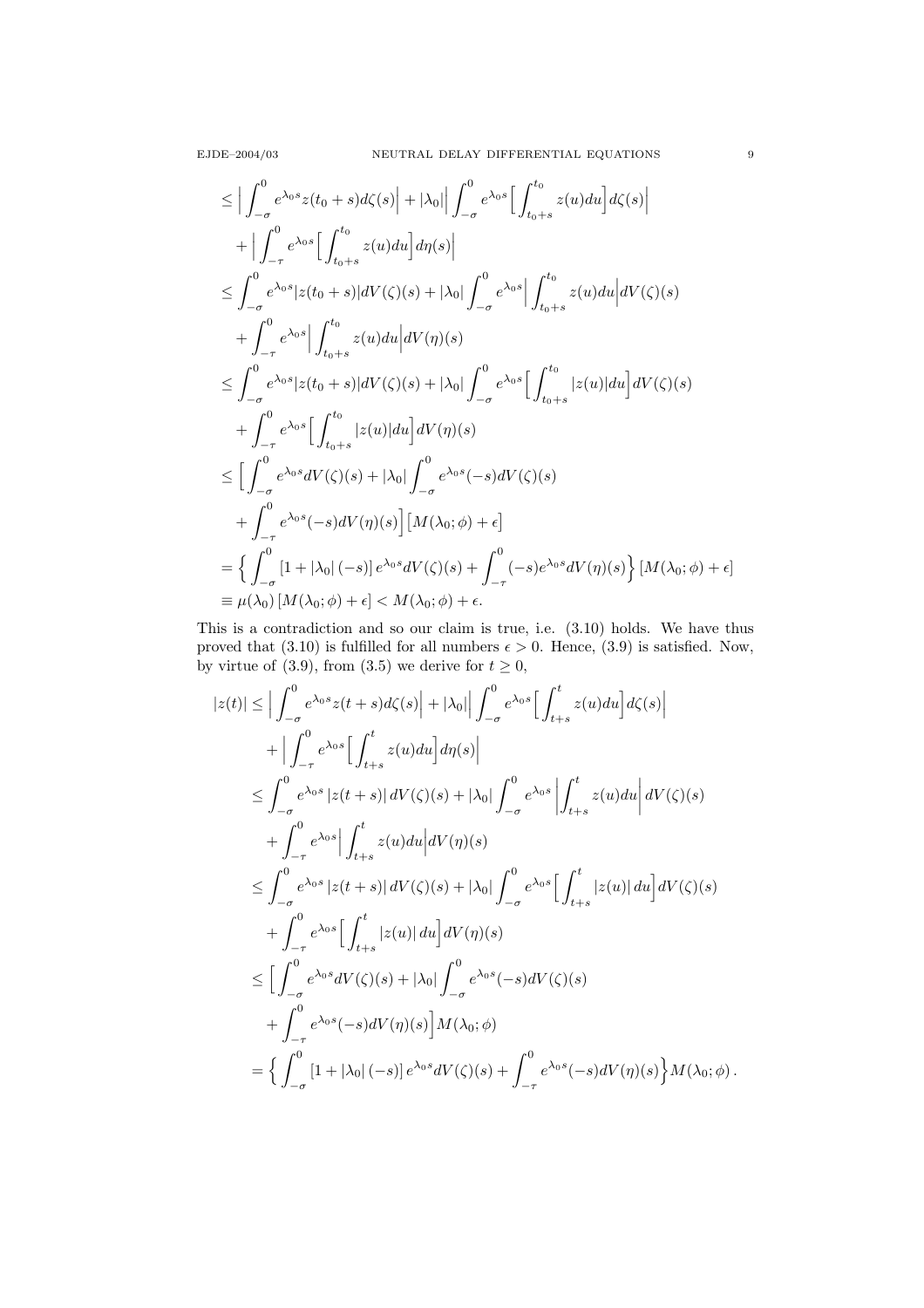Consequently, by the definition of  $\mu(\lambda_0)$ , we have

$$
|z(t)| \le \mu(\lambda_0) M(\lambda_0; \phi) \quad \text{for every } t \ge 0. \tag{3.11}
$$

Using (3.5) and taking into account the definition of  $\mu(\lambda_0)$  as well as (3.9) and  $(3.11)$ , one can show, by an easy induction, that z satisfies

$$
|z(t)| \leq [\mu(\lambda_0)]^{\nu} M(\lambda_0; \phi) \quad \text{for all } t \geq \nu r - r \quad (\nu = 0, 1, 2, ...). \tag{3.12}
$$

Because of (3.1), we have  $\lim_{\nu\to\infty} [\mu(\lambda_0)]^{\nu} = 0$ . Thus, from (3.12) it follows that  $\lim_{t\to\infty} z(t) = 0$ , i.e. (3.7) holds. The proof of Theorem 2.1 is complete.

## 4. Proof or Theorem 2.4

We first notice that, as in the proof of Theorem 2.1, we have  $0 < \mu(\lambda_0) < 1$ ,  $|\gamma(\lambda_0)| \leq \mu(\lambda_0)$  and  $1+\gamma(\lambda_0) > 0$ . It follows immediately that  $N(\lambda_0) > 1$ . Consider an arbitrary function  $\phi$  in  $C([-r, 0], \mathbb{R})$  and let x be the solution of (1.1)-(1.2). Let  $y$  and  $z$  be defined as in the proof of Theorem 2.1, i.e.

$$
y(t) = e^{-\lambda_0 t} x(t)
$$
 for  $t \ge -r$ , and  $z(t) = y(t) - \frac{L(\lambda_0; \phi)}{1 + \gamma(\lambda_0)}$  for  $t \ge -r$ ,

where  $L(\lambda_0; \phi)$  is defined as in Theorem 2.1. Moreover, let  $M(\lambda_0; \phi)$  be defined as in the proof of Theorem 2.1, i.e.

$$
M(\lambda_0; \phi) = \max_{t \in [-r, 0]} \Big| e^{-\lambda_0 t} \phi(t) - \frac{L(\lambda_0; \phi)}{1 + \gamma(\lambda_0)} \Big|.
$$

Then, as in the proof of Theorem 2.1, we can show that  $z$  satisfies  $(3.11)$ , namely

$$
|z(t)| \le \mu(\lambda_0) M(\lambda_0; \phi) \quad \text{for every } t \ge 0.
$$

By the definition of  $z$ , from the last inequality it follows that

$$
|y(t)| \le \frac{|L(\lambda_0; \phi)|}{1 + \gamma(\lambda_0)} + \mu(\lambda_0)M(\lambda_0; \phi) \quad \text{for } t \ge 0.
$$
 (4.1)

On the other hand, from the definition of  $M(\lambda_0; \phi)$  we get

$$
M(\lambda_0; \phi) \le ||\phi|| \max\{1, e^{\lambda_0 r}\} + \frac{|L(\lambda_0; \phi)|}{1 + \gamma(\lambda_0)}.
$$

So, (4.1) gives

$$
|y(t)| \le \frac{1 + \mu(\lambda_0)}{1 + \gamma(\lambda_0)} |L(\lambda_0; \phi)| + ||\phi|| \mu(\lambda_0) \max\{1, e^{\lambda_0 r}\}, \quad t \ge 0.
$$
 (4.2)

Furthermore, by the definition of  $L(\lambda_0; \phi)$ , we obtain

$$
|L(\lambda_0; \phi)| \leq |\phi(0)| + \Big| \int_{-\sigma}^{0} \Big[ \phi(s) - \lambda_0 e^{\lambda_0 s} \int_{s}^{0} e^{-\lambda_0 u} \phi(u) du \Big] d\zeta(s) \Big|
$$
  
+ 
$$
\Big| \int_{-\tau}^{0} e^{\lambda_0 s} \Big[ \int_{s}^{0} e^{-\lambda_0 u} \phi(u) du \Big] d\eta(s) \Big|
$$
  
= 
$$
|\phi(0)| + \Big| \int_{-\sigma}^{0} \Big[ e^{-\lambda_0 s} \phi(s) - \lambda_0 \int_{s}^{0} e^{-\lambda_0 u} \phi(u) du \Big] e^{\lambda_0 s} d\zeta(s) \Big|
$$
  
+ 
$$
\Big| \int_{-\tau}^{0} \Big[ \int_{s}^{0} e^{-\lambda_0 u} \phi(u) du \Big] e^{\lambda_0 s} d\eta(s) \Big|
$$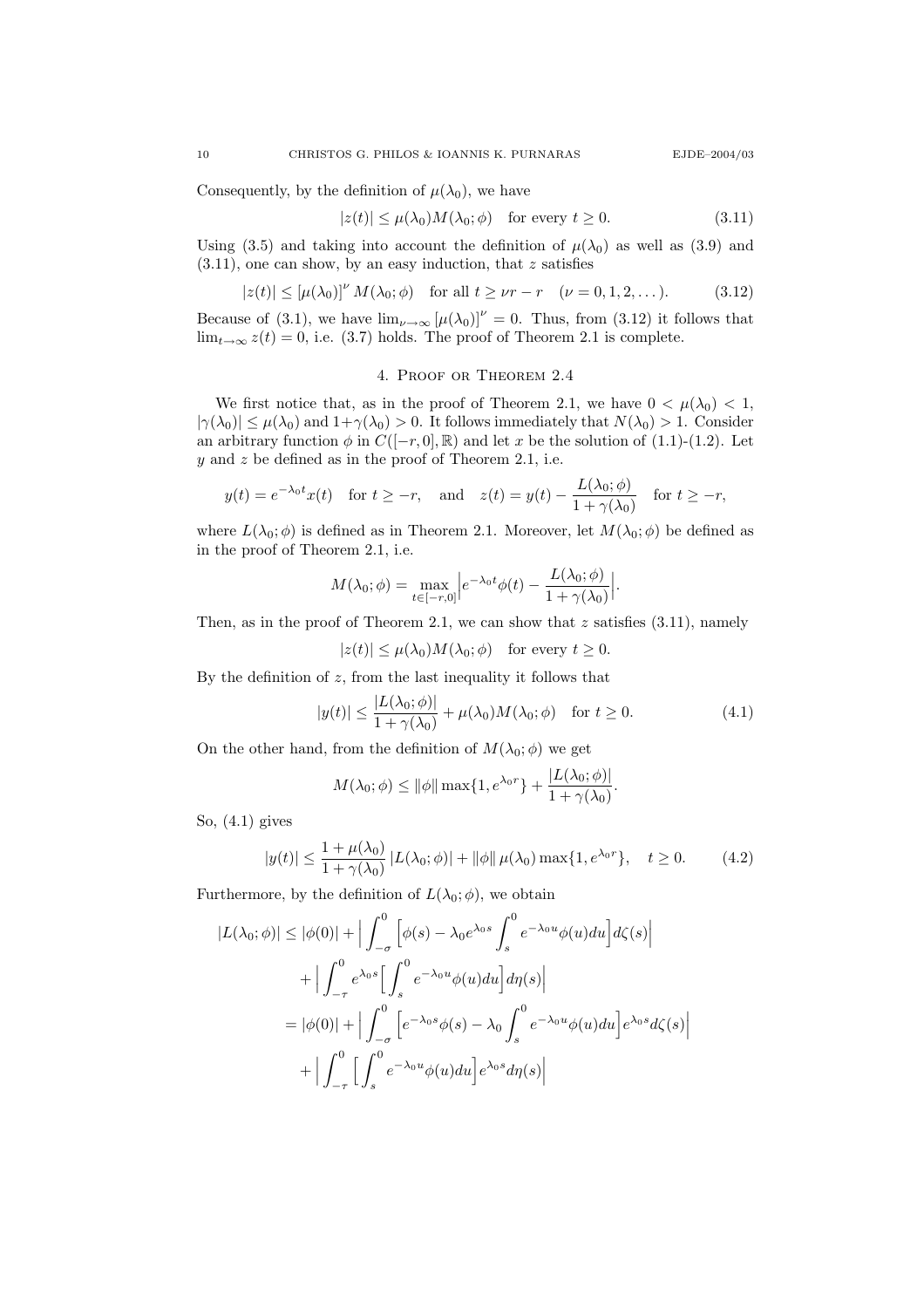$$
\leq |\phi(0)| + \int_{-\sigma}^{0} \left| e^{-\lambda_0 s} \phi(s) - \lambda_0 \int_s^0 e^{-\lambda_0 u} \phi(u) du \right| e^{\lambda_0 s} dV(\zeta)(s)
$$
  
+ 
$$
\int_{-\tau}^{0} \left| \int_s^0 e^{-\lambda_0 u} \phi(u) du \right| e^{\lambda_0 s} dV(\eta)(s)
$$
  

$$
\leq |\phi(0)| + \int_{-\sigma}^{0} \left[ e^{-\lambda_0 s} |\phi(s)| + |\lambda_0| \int_s^0 e^{-\lambda_0 u} |\phi(u)| du \right] e^{\lambda_0 s} dV(\zeta)(s)
$$
  
+ 
$$
\int_{-\tau}^{0} \left[ \int_s^0 e^{-\lambda_0 u} |\phi(u)| du \right] e^{\lambda_0 s} dV(\eta)(s).
$$

Consequently

$$
|L(\lambda_0; \phi)| \le ||\phi|| \Big[ 1 + \int_{-\sigma}^0 \left( e^{-\lambda_0 s} + |\lambda_0| \int_s^0 e^{-\lambda_0 u} du \right) e^{\lambda_0 s} dV(\zeta)(s) + \int_{-\tau}^0 \left( \int_s^0 e^{-\lambda_0 u} du \right) e^{\lambda_0 s} dV(\eta)(s) \Big].
$$
 (4.3)

We have previously used the elementary inequality  $e^{-\lambda_0 t} \leq \max\{1, e^{\lambda_0 r}\}\)$  for each  $t \in [-r, 0]$ . Therefore,

$$
e^{-\lambda_0 s} \le \max\{1, e^{\lambda_0 r}\} \text{ for } s \in [-\sigma, 0],
$$
  

$$
\int_s^0 e^{-\lambda_0 u} du \le (-s) \max\{1, e^{\lambda_0 r}\} \text{ for } s \in [-\sigma, 0],
$$
  

$$
\int_s^0 e^{-\lambda_0 u} du \le (-s) \max\{1, e^{\lambda_0 r}\} \text{ for } s \in [-\tau, 0].
$$

Thus, (4.3) leads to

$$
|L(\lambda_0; \phi)| \le ||\phi|| \left\{ 1 + \left( \int_{-\sigma}^0 [1 + |\lambda_0| \, (-s)] \, e^{\lambda_0 s} dV(\zeta)(s) \right. \right.+ \int_{-\tau}^0 (-s) e^{\lambda_0 s} dV(\eta)(s) \right\} \max\{1, e^{\lambda_0 r}\} \Big\},
$$

which, in view of the definition of  $\mu(\lambda_0)$ , can be written as

$$
|L(\lambda_0; \phi)| \le ||\phi|| \left[1 + \mu(\lambda_0) \max\{1, e^{\lambda_0 r}\}\right].
$$

Hence, for  $t \geq 0$ , (4.2) gives

$$
|y(t)| \le \left\{ \frac{1 + \mu(\lambda_0)}{1 + \gamma(\lambda_0)} \left[ 1 + \mu(\lambda_0) \max\{1, e^{\lambda_0 r}\} \right] + \mu(\lambda_0) \max\{1, e^{\lambda_0 r}\} \right\} ||\phi||
$$
  
= 
$$
\left\{ \frac{1 + \mu(\lambda_0)}{1 + \gamma(\lambda_0)} + \left[ 1 + \frac{1 + \mu(\lambda_0)}{1 + \gamma(\lambda_0)} \right] \mu(\lambda_0) \max\{1, e^{\lambda_0 r}\} \right\} ||\phi||
$$

and so, because of the definition of  $N(\lambda_0)$ , we have

$$
|y(t)| \le N(\lambda_0) ||\phi|| \quad \text{for every } t \ge 0.
$$

Finally, in view of the definition of  $y$ , we obtain

$$
|x(t)| \le N(\lambda_0) ||\phi|| e^{\lambda_0 t} \quad \text{for all } t \ge 0.
$$
 (4.4)

This completes the proof of the first part of the theorem. It remains to show the stability criterion contained in the theorem.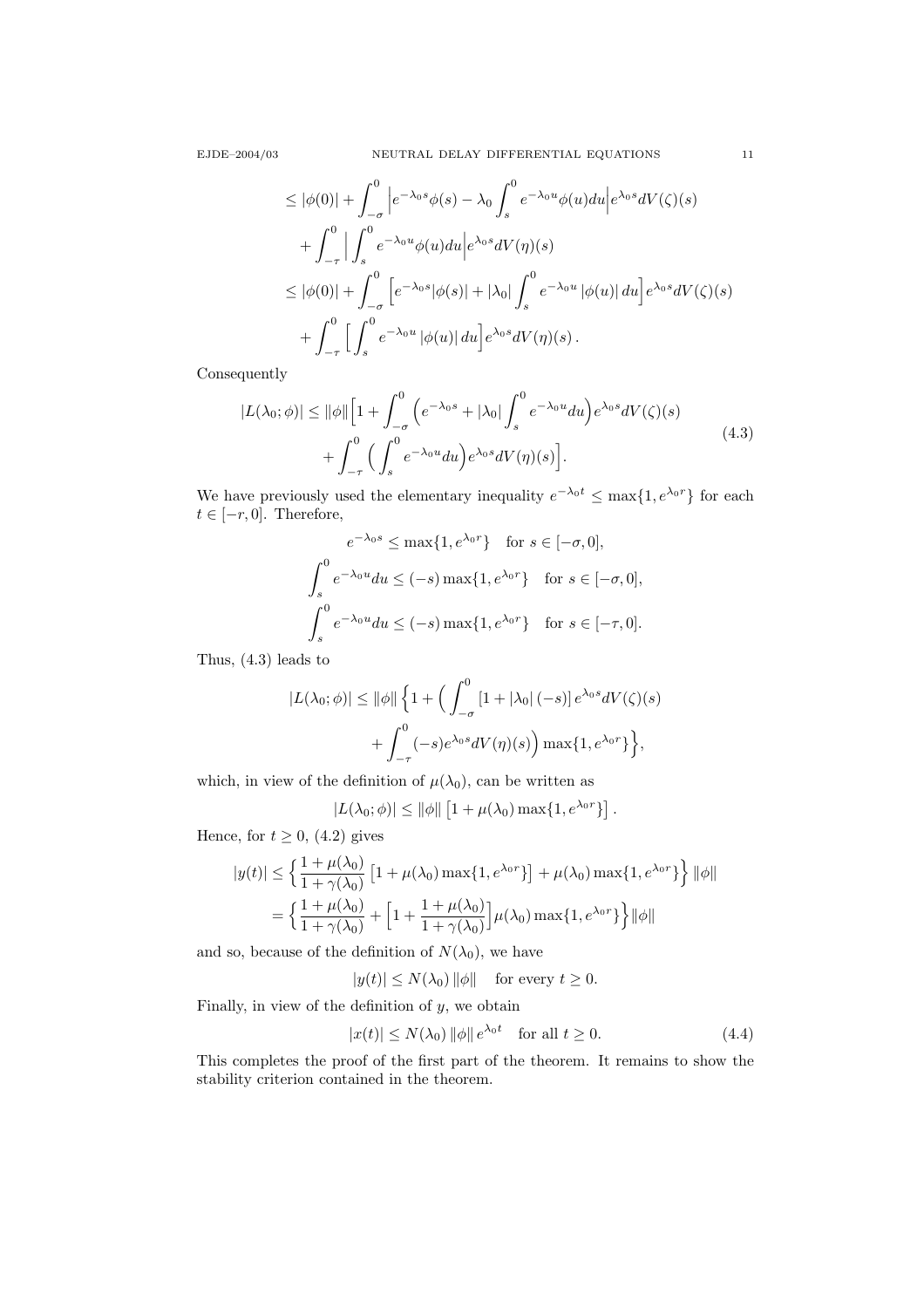Let us suppose that  $\lambda_0 \leq 0$ . Let  $\phi \in C([-r, 0], \mathbb{R})$  be an arbitrary initial function and let x be the solution of  $(1.1)-(1.2)$ . Then  $(4.4)$  holds and hence

$$
|x(t)| \le N(\lambda_0) ||\phi|| \quad \text{for every } t \ge 0.
$$

Since  $N(\lambda_0) > 1$ , it follows that  $|x(t)| \leq N(\lambda_0) ||\phi||$  for all  $t \geq -r$ . Using this inequality, we can immediately verify that the trivial solution of (1.1) is stable (at 0). Moreover, if  $\lambda_0 < 0$ , then (4.4) guarantees that

$$
\lim_{t \to \infty} x(t) = 0.
$$

Thus, for  $\lambda_0 < 0$  the trivial solution of (1.1) is asymptotically stable (at 0). Because of the autonomous character of  $(1.1)$ , the trivial solution of  $(1.1)$  is uniformly stable if  $\lambda_0 = 0$  and it is uniformly asymptotically stable if  $\lambda_0 < 0$ .

Finally, we assume that  $\lambda_0 > 0$  and we will show that the trivial solution of (1.1) is unstable. Suppose, for the sake of contradiction, that the trivial solution of (1.1) is stable (at 0). Then we can choose a number  $\delta > 0$  such that, for each  $\phi \in C([-r, 0], \mathbb{R})$  with  $\|\phi\| < \delta$ , the solution x of (1.1)-(1.2) satisfies

$$
|x(t)| < 1 \quad \text{for all } t \ge -r. \tag{4.5}
$$

Set

$$
\phi_0(t) = e^{\lambda_0 t} \quad \text{for } t \in [-r, 0].
$$

We see that  $\phi_0 \in C([-r, 0], \mathbb{R})$  and, as in Section 2, we can verify that

$$
L(\lambda_0; \phi_0) = 1 + \gamma(\lambda_0) > 0,\tag{4.6}
$$

where  $\gamma(\lambda_0)$  and, for any  $\phi \in C([-r, 0], \mathbb{R})$ ,  $L(\lambda_0; \phi)$  are defined as in Theorem 2.1. Next, we consider a number  $\delta_0$  with  $0 < \delta_0 < \delta$  and we put

$$
\phi = \frac{\delta_0}{\|\phi_0\|} \phi_0.
$$

Clearly,  $\phi$  belongs to  $C([-r, 0], \mathbb{R})$  and  $\|\phi\| = \delta_0 < \delta$ . Hence, for this initial function, the solution x of  $(1.1)-(1.2)$  satisfies  $(4.5)$ . On the other hand, by applying Theorem 2.1 and taking into account (4.6) as well as the linearity of the operator  $L(\lambda_0;\cdot)$ , we obtain

$$
\lim_{t \to \infty} \left[ e^{-\lambda_0 t} x(t) \right] = \frac{L(\lambda_0; \phi)}{1 + \gamma(\lambda_0)} = \frac{(\delta_0 / \|\phi_0\|) L(\lambda_0; \phi_0)}{1 + \gamma(\lambda_0)} = \frac{\delta_0}{\|\phi_0\|} > 0.
$$

But, since  $\lambda_0 > 0$ , from (4.5) it follows that

$$
\lim_{t \to \infty} \left[ e^{-\lambda_0 t} x(t) \right] = 0.
$$

We have thus arrived at a contradiction. The proof of Theorem 2.4 is now complete.

#### 5. Application of the main results to the special case of non-neutral equations

In this section, we will concentrate on the (non-neutral) delay differential equation (1.5) and we shall apply our main results to this equation. For the delay differential equation (1.5), the following results hold.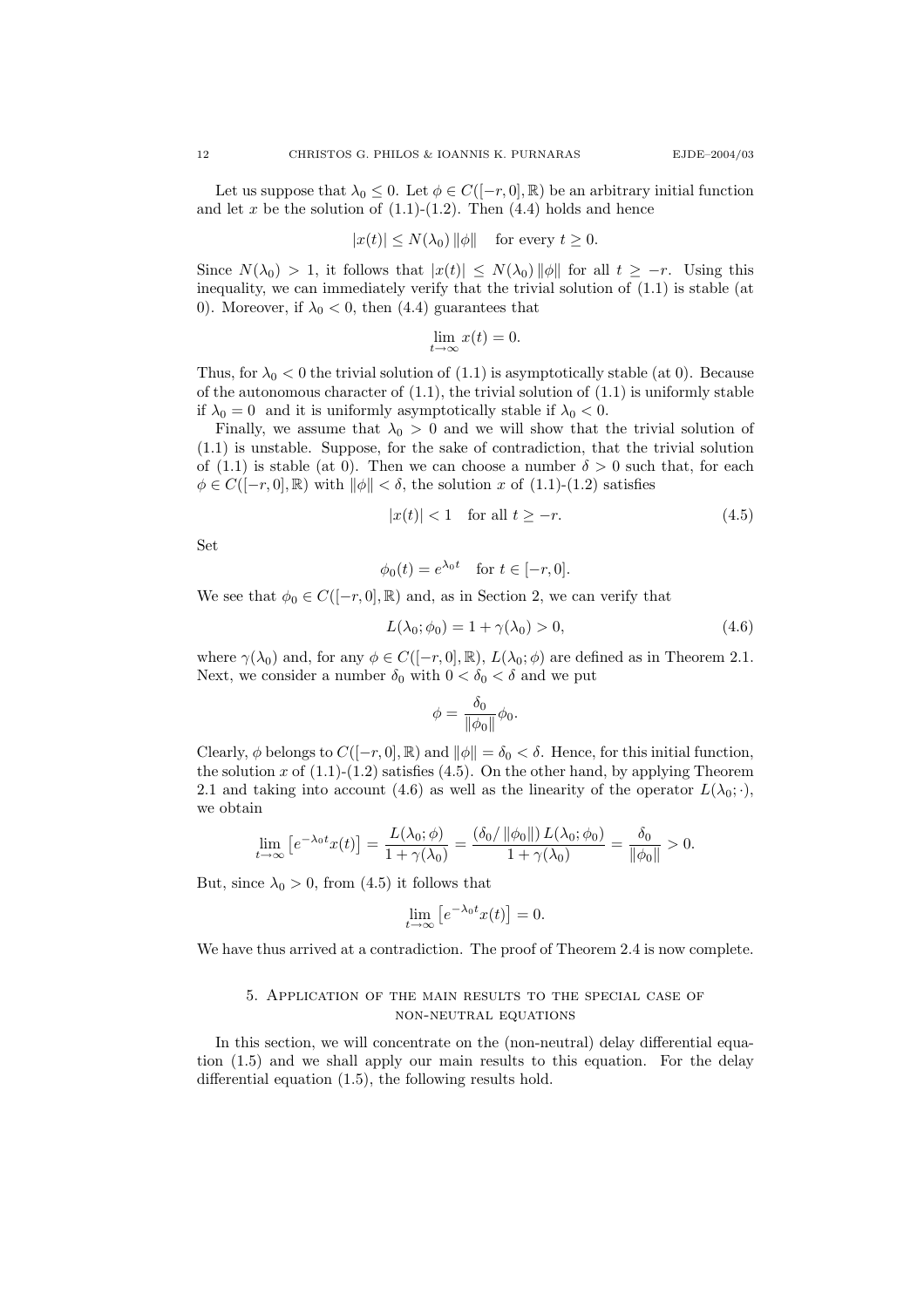**Theorem 5.1.** Let  $\lambda_0$  be a real root of the characteristic equation (1.7) with the property (1.8). Then, for any  $\phi \in C([-\tau,0], \mathbb{R})$ , the solution x of (1.5)-(1.6) satisfies

$$
\lim_{t \to \infty} \left[ e^{-\lambda_0 t} x(t) \right] = \frac{\ell(\lambda_0; \phi)}{1 + \int_{-\tau}^0 (-s) e^{\lambda_0 s} d\eta(s)},
$$

where

$$
\ell(\lambda_0; \phi) = \phi(0) + \int_{-\tau}^0 e^{\lambda_0 s} \left[ \int_s^0 e^{-\lambda_0 u} \phi(u) du \right] d\eta(s).
$$

Note that Property (1.8) guarantees that  $1 + \int_{-\tau}^{0} (-s)e^{\lambda_0 s} d\eta(s) > 0$ .

Corollary 5.2. Assume that

$$
\eta(-\tau) = \eta(0) \quad \text{and} \quad \int_{-\tau}^{0} (-s)dV(\eta)(s) < 1. \tag{5.1}
$$

.

Then, for any  $\phi \in C([-\tau,0], \mathbb{R})$ , the solution x of (1.5)-(1.6) satisfies

$$
\lim_{t \to \infty} x(t) = \frac{\phi(0) + \int_{-\tau}^{0} \left[ \int_{s}^{0} \phi(u) du \right] d\eta(s)}{1 + \int_{-\tau}^{0} (-s) d\eta(s)}
$$

Note that the second assumption of (5.1) ensures that  $1 + \int_{-\tau}^{0} (-s) d\eta(s) > 0$ .

**Corollary 5.3.** Let  $\lambda_0$  be a real root of the characteristic equation (1.7) with the property (1.8). Then, for any  $\phi \in C([-\tau,0], \mathbb{R})$ , the solution x of (1.5)-(1.6) will be nonoscillatory, except possibly if  $\phi$  satisfies  $\ell(\lambda_0; \phi) = 0$ , where  $\ell(\lambda_0; \phi)$  is defined as in Theorem 5.1.

As a complement to Corollary 5.3, we have: Let  $\lambda_0$  be a real root of the characteristic equation (1.7) with the property (1.8). Moreover, for any  $\phi \in C([-\tau,0], \mathbb{R})$ , let  $\ell(\lambda_0; \phi)$  be defined as in Theorem 5.1. Then the set of all functions  $\phi \in$  $C([- \tau, 0], \mathbb{R})$  which satisfy  $\ell(\lambda_0; \phi) = 0$  is a nowhere dense subset of the Banach space  $C([-\tau,0],\mathbb{R})$  (with the sup-norm).

**Theorem 5.4.** Let  $\lambda_0$  be a real root of the characteristic equation (1.7) with the property (1.8). Then, for any  $\phi \in C([-\tau,0], \mathbb{R})$ , the solution x of (1.5)-(1.6) satisfies

$$
|x(t)| \le n(\lambda_0) ||\phi|| e^{\lambda_0 t} \text{ for all } t \ge 0,
$$

where

$$
n(\lambda_0) = \frac{1 + \int_{-\tau}^0 (-s)e^{\lambda_0 s} dV(\eta)(s)}{1 + \int_{-\tau}^0 (-s)e^{\lambda_0 s} d\eta(s)} + \left[1 + \frac{1 + \int_{-\tau}^0 (-s)e^{\lambda_0 s} dV(\eta)(s)}{1 + \int_{-\tau}^0 (-s)e^{\lambda_0 s} d\eta(s)}\right] \left[\int_{-\tau}^0 (-s)e^{\lambda_0 s} dV(\eta)(s)\right] \max\{1, e^{\lambda_0 \tau}\}
$$

with the constant  $n(\lambda_0)$  being greater than 1. Moreover, the trivial solution of (1.5) is uniformly stable if  $\lambda_0 = 0$ , uniformly asymptotically stable if  $\lambda_0 < 0$ , and unstable if  $\lambda_0 > 0$ .

We observe that, concerning the uniform stability, the corresponding result in Theorem 5.4 can be equivalently stated as: The trivial solution of  $(1.5)$  is uniformly stable if Condition (5.1) holds.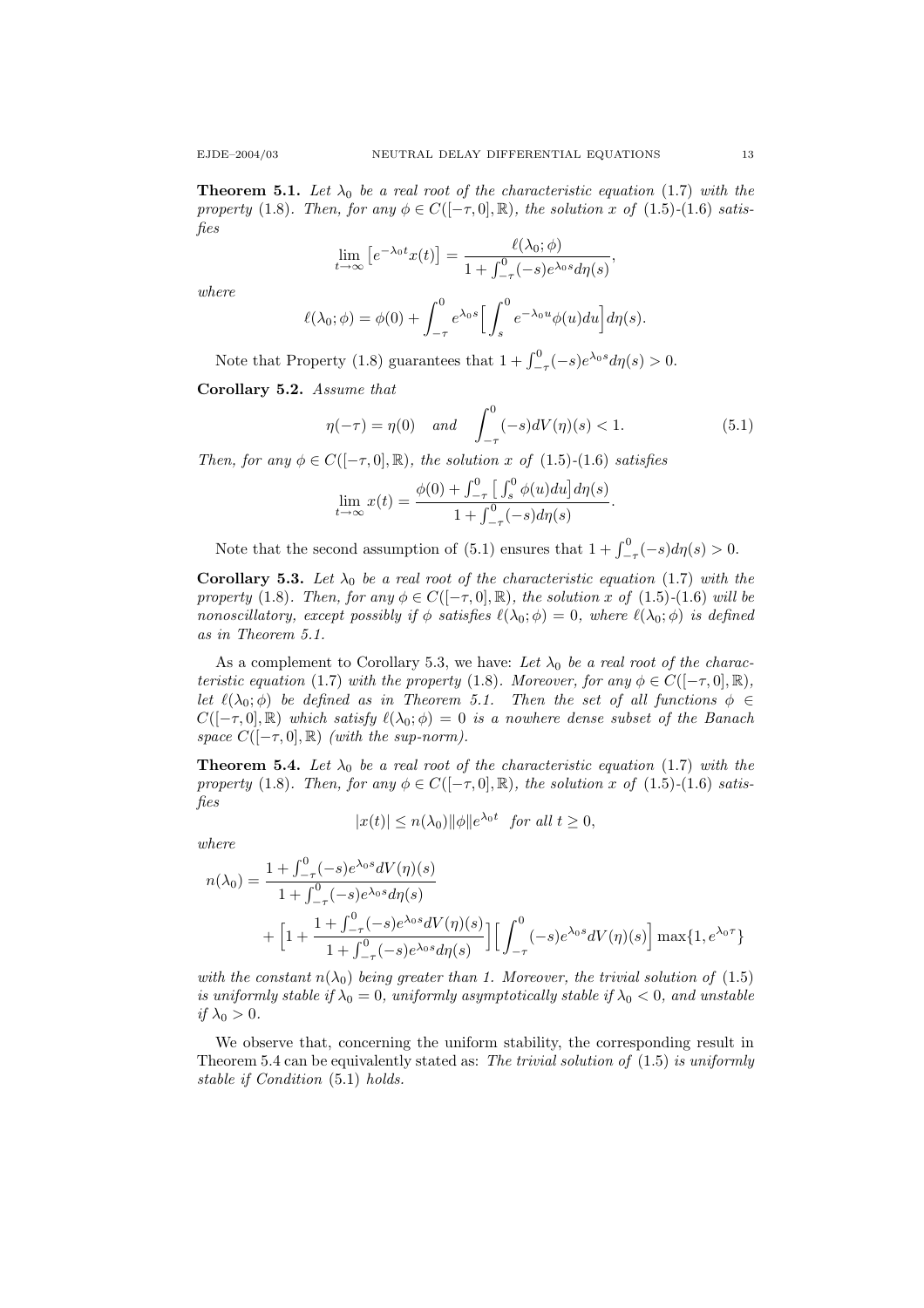### 6. Sufficient conditions for the characteristic equation to have a REAL ROOT WITH THE PROPERTY REQUIRED

In this section, we give some conditions, under which the characteristic equation (1.3) (and, in particular, the characteristic equation (1.7)) has a real root  $\lambda_0$  with the property (1.4) (and, in particular, with the property (1.8)).

Lemma 6.1. Assume that

$$
\int_{-\sigma}^{0} e^{-s/r} d\zeta(s) + r \int_{-\tau}^{0} e^{-s/r} d\eta(s) > -1,\tag{6.1}
$$

$$
-\int_{-\sigma}^{0} e^{s/r} d\zeta(s) + r \int_{-\tau}^{0} e^{s/r} d\eta(s) < 1,\tag{6.2}
$$

$$
\int_{-\sigma}^{0} \left[1 + (-s)/r\right] e^{-s/r} dV(\zeta)(s) + \int_{-\tau}^{0} (-s) e^{-s/r} dV(\eta)(s) \le 1.
$$
 (6.3)

Then, in the interval  $(-1/r, 1/r)$ , the characteristic equation (1.3) has a unique root  $\lambda_0$ , and this root satisfies the property (1.4).

Proof. Define

$$
F(\lambda) = \lambda \Big[ 1 + \int_{-\sigma}^{0} e^{\lambda s} d\zeta(s) \Big] - \int_{-\tau}^{0} e^{\lambda s} d\eta(s) \quad \text{for } \lambda \in [-1/r, 1/r].
$$

We have

$$
F(-1/r) = -\frac{1}{r} \Big[ 1 + \int_{-\sigma}^{0} e^{-s/r} d\zeta(s) \Big] - \int_{-\tau}^{0} e^{-s/r} d\eta(s)
$$
  
=  $-\frac{1}{r} \Big[ 1 + \int_{-\sigma}^{0} e^{-s/r} d\zeta(s) + r \int_{-\tau}^{0} e^{-s/r} d\eta(s) \Big]$ 

and so, by (6.1), we get  $F(-1/r) < 0$ . Moreover,

$$
F(1/r) = \frac{1}{r} \Big[ 1 + \int_{-\sigma}^{0} e^{s/r} d\zeta(s) \Big] - \int_{-\tau}^{0} e^{s/r} d\eta(s)
$$
  
=  $-\frac{1}{r} \Big[ -1 - \int_{-\sigma}^{0} e^{s/r} d\zeta(s) + r \int_{-\tau}^{0} e^{s/r} d\eta(s) \Big]$ 

and hence from (6.2) it follows that  $F(1/r) > 0$ . Furthermore, by taking into account (6.3), for  $\lambda \in (-1/r, 1/r)$ , we obtain

$$
F'(\lambda) = 1 + \int_{-\sigma}^{0} [1 - \lambda(-s)] e^{\lambda s} d\zeta(s) + \int_{-\tau}^{0} (-s) e^{\lambda s} d\eta(s)
$$
  
\n
$$
\geq 1 - \left| \int_{-\sigma}^{0} [1 - \lambda(-s)] e^{\lambda s} d\zeta(s) \right| - \left| \int_{-\tau}^{0} (-s) e^{\lambda s} d\eta(s) \right|
$$
  
\n
$$
\geq 1 - \int_{-\sigma}^{0} |1 - \lambda(-s)| e^{\lambda s} dV(\zeta)(s) - \int_{-\tau}^{0} (-s) e^{\lambda s} dV(\eta)(s)
$$
  
\n
$$
\geq 1 - \int_{-\sigma}^{0} [1 + |\lambda|(-s)] e^{\lambda s} dV(\zeta)(s) - \int_{-\tau}^{0} (-s) e^{\lambda s} dV(\eta)(s)
$$
  
\n
$$
> 1 - \int_{-\sigma}^{0} [1 + (-s)/r] e^{-s/r} dV(\zeta)(s) - \int_{-\tau}^{0} (-s) e^{-s/r} dV(\eta)(s)
$$
  
\n
$$
\geq 0.
$$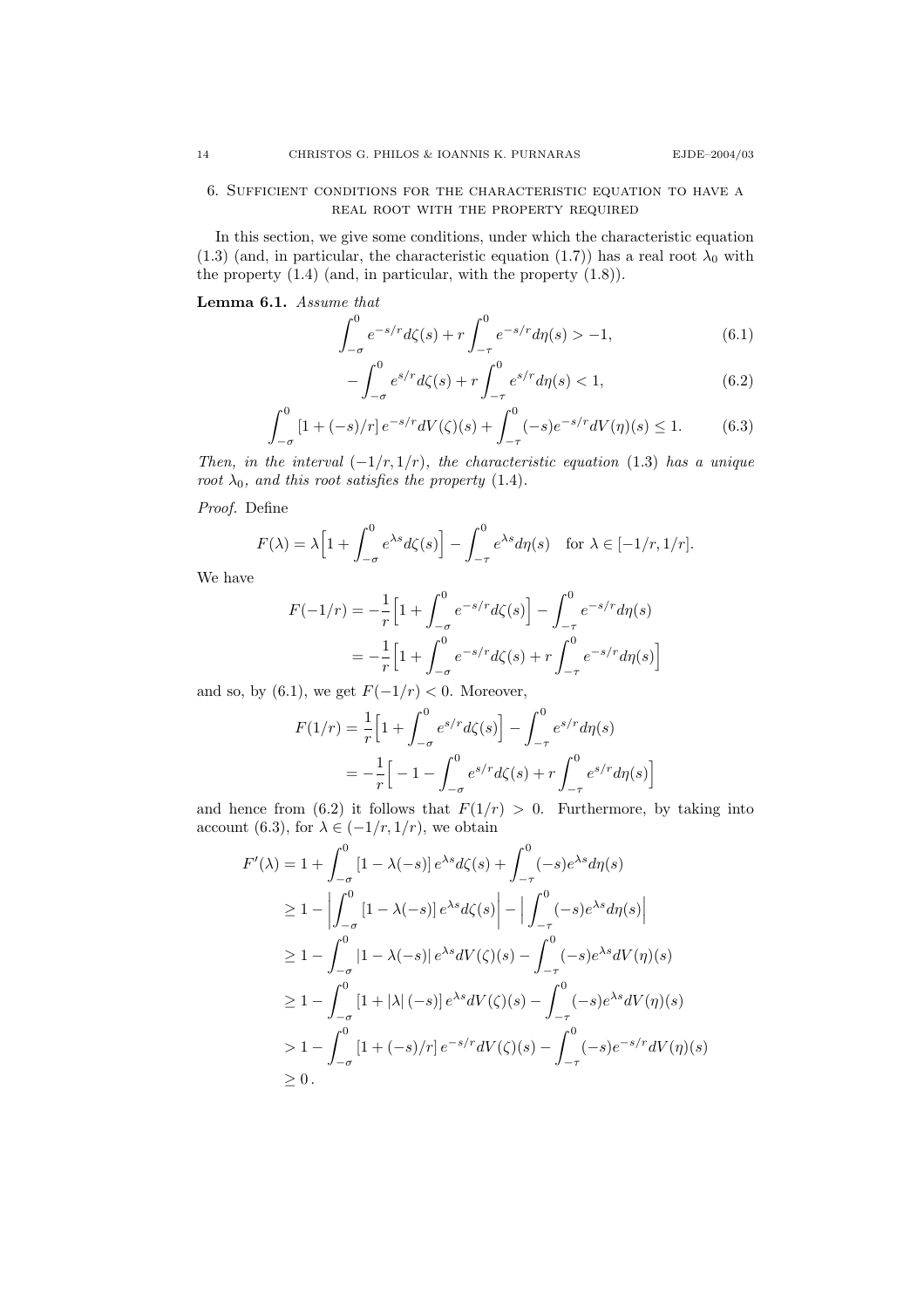Therefore, F is strictly increasing on the interval  $(-1/r, 1/r)$ . So, in the interval  $(-1/r, 1/r)$ , the equation  $F(\lambda) = 0$  (which coincides with (1.3)) has a unique root  $\lambda_0$ . This root satisfies (1.4). Indeed, by using again (6.3), we have

$$
\int_{-\sigma}^{0} [1 + |\lambda_0| (-s)] e^{\lambda_0 s} dV(\zeta)(s) + \int_{-\tau}^{0} (-s) e^{\lambda_0 s} dV(\eta)(s)
$$
  
< 
$$
< \int_{-\sigma}^{0} [1 + (-s)/r] e^{-s/r} dV(\zeta)(s) + \int_{-\tau}^{0} (-s) e^{-s/r} dV(\eta)(s) \le 1.
$$

This completes the proof.

Now, we will confine our attention to the special case of the (non-neutral) delay differential equation (1.5), for which the characteristic equation is (1.7). In this case, Conditions  $(6.1)$ ,  $(6.2)$ ,  $(6.3)$  take the form

$$
\tau \int_{-\tau}^{0} e^{-s/\tau} d\eta(s) > -1,
$$
\n(6.4)

$$
\tau \int_{-\tau}^{0} e^{s/\tau} d\eta(s) < 1,\tag{6.5}
$$

$$
\int_{-\tau}^{0} (-s)e^{-s/\tau}dV(\eta)(s) \le 1.
$$
 (6.6)

Lemma 6.1 can be applied to the case of the characteristic equation (1.7) with the assumptions  $(6.4)$ – $(6.6)$  instead of  $(6.1)$ – $(6.3)$ . However, we have the following result which is slightly better.

**Lemma 6.2.** Let (6.4) and (6.6) be satisfied. Then, in the interval  $(-1/\tau, \infty)$ , the characteristic equation (1.7) has a unique root  $\lambda_0$ ; this root has the property (1.8) and, provided that (6.5) holds, the root  $\lambda_0$  is less than  $1/\tau$ .

Proof. Set

$$
F_0(\lambda) = \lambda - \int_{-\tau}^0 e^{\lambda s} d\eta(s) \quad \text{for } \lambda \ge -1/\tau.
$$

From (6.4), it follows immediately that  $F_0(-1/\tau) < 0$ . Next, for every  $\lambda \ge -1/\tau$ , we obtain

$$
F_0(\lambda) \ge \lambda - \Big| \int_{-\tau}^0 e^{\lambda s} d\eta(s) \Big| \ge \lambda - \int_{-\tau}^0 e^{\lambda s} dV(\eta)(s) \ge \lambda - \int_{-\tau}^0 e^{-s/\tau} dV(\eta)(s)
$$

and consequently  $F_0(\infty) = \infty$ . Moreover, for  $\lambda > -1/\tau$ , we have

$$
F_0'(\lambda) = 1 + \int_{-\tau}^0 (-s)e^{\lambda s} d\eta(s) \ge 1 - \left| \int_{-\tau}^0 (-s)e^{\lambda s} d\eta(s) \right|
$$
  
 
$$
\ge 1 - \int_{-\tau}^0 (-s)e^{\lambda s} dV(\eta)(s) > 1 - \int_{-\tau}^0 (-s)e^{-s/\tau} dV(\eta)(s)
$$

and so, by (6.6), it follows that  $F_0$  is strictly increasing on  $(-1/\tau,\infty)$ . Hence, in the interval  $(-1/\tau,\infty)$ , there exists a unique root  $\lambda_0$  of the equation  $F_0(\lambda) = 0$  (or, equivalently, of  $(1.7)$ . By using again  $(6.6)$ , we get

$$
\int_{-\tau}^{0} (-s)e^{\lambda_0 s} dV(\eta)(s) < \int_{-\tau}^{0} (-s)e^{-s/\tau} dV(\eta)(s) \le 1.
$$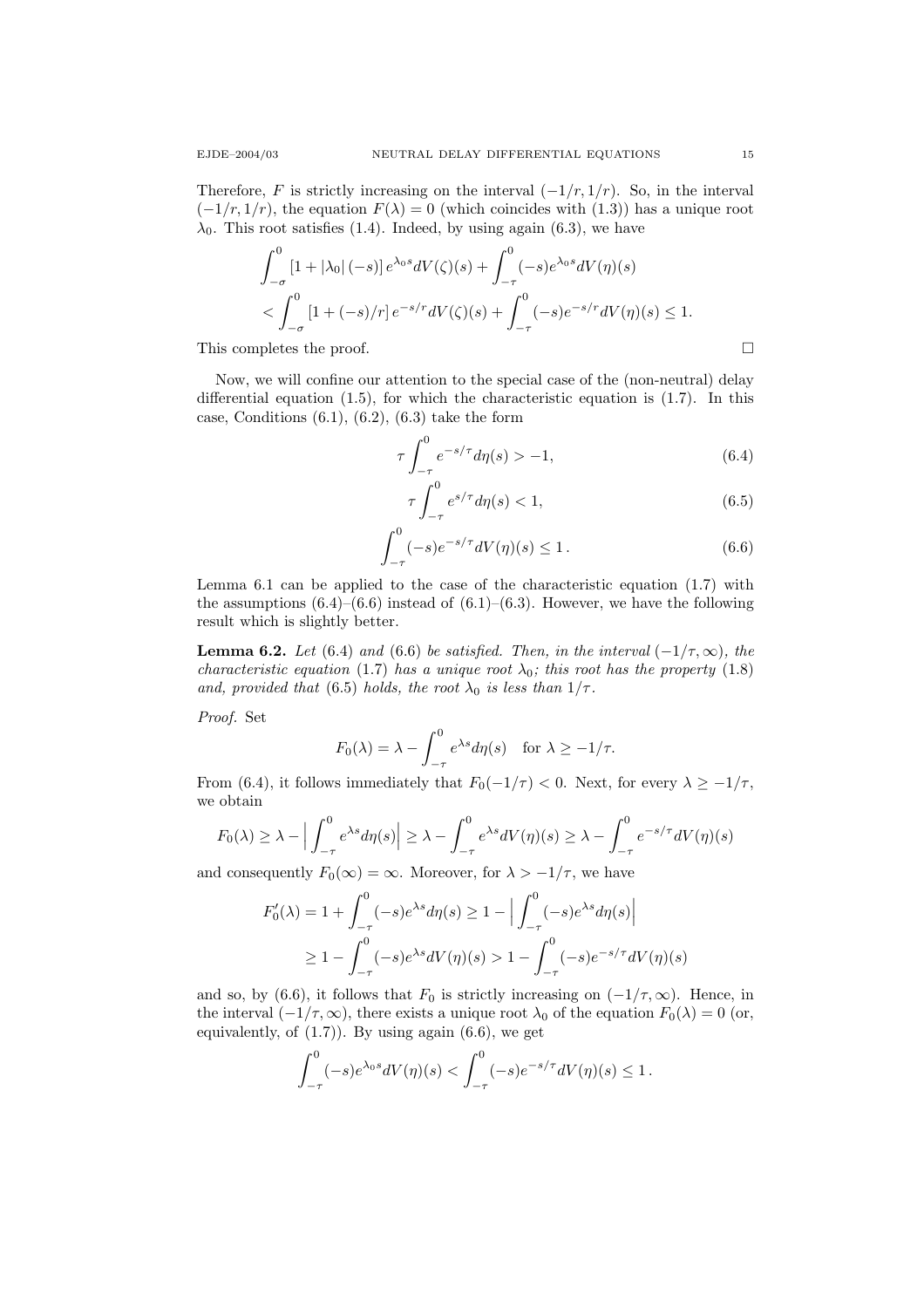Consequently the root  $\lambda_0$  satisfies (1.8). Now assume that (6.5) is also satisfied. This assumption implies that  $F_0(1/\tau) > 0$ . Thus, we can immediately conclude that the root  $\lambda_0$  is always less than  $1/\tau$ . The proof is now complete.

We remark that *Conditions*  $(6.4)$ – $(6.6)$  are satisfied if the following stronger condition holds:

$$
\tau \int_{-\tau}^{0} e^{-s/\tau} dV(\eta)(s) < 1. \tag{6.7}
$$

In fact, we have

$$
\tau \int_{-\tau}^{0} e^{-s/\tau} d\eta(s) \geq -\tau \Big| \int_{-\tau}^{0} e^{-s/\tau} d\eta(s) \Big| \geq -\tau \int_{-\tau}^{0} e^{-s/\tau} dV(\eta)(s),
$$

$$
\tau \int_{-\tau}^{0} e^{s/\tau} d\eta(s) \leq \tau \Big| \int_{-\tau}^{0} e^{s/\tau} d\eta(s) \Big| \leq \tau \int_{-\tau}^{0} e^{s/\tau} dV(\eta)(s)
$$

$$
\leq \tau \int_{-\tau}^{0} dV(\eta)(s) \leq \tau \int_{-\tau}^{0} e^{-s/\tau} dV(\eta)(s)
$$

and

$$
\int_{-\tau}^{0} (-s)e^{-s/\tau}dV(\eta)(s) \le \tau \int_{-\tau}^{0} e^{-s/\tau}dV(\eta)(s)
$$

and so our assertion is true. Furthermore, since

$$
\tau \int_{-\tau}^0 e^{-s/\tau} dV(\eta)(s) \le \tau e \int_{-\tau}^0 dV(\eta)(s) = \tau eV(\eta)(0),
$$

we conclude that Condition (6.7) holds if

$$
\tau eV(\eta)(0) < 1. \tag{6.8}
$$

Note that  $V(\eta)(0)$  is the total variation of  $\eta$  on the interval  $[-\tau, 0]$ . Condition (6.7) and, in particular, Condition (6.8) were used by Driver [3].

Note that it is an interesting question to find other conditions on  $\sigma$  and  $\tau$  and on the integrators  $\zeta$  and  $\eta$ , which are sufficient for the characteristic equation (1.3) to have a real root  $\lambda_0$  with the property (1.4). This problem remains interesting still in the special case of the characteristic equation (1.7).

Before closing this section and the paper, we will use Lemma 6.1 (and, in particular, Lemma 6.2) to find some explicit conditions in terms of  $\sigma$ ,  $\tau$  and  $\zeta$ ,  $\eta$  (and, in particular, in terms of  $\tau$  and  $\eta$ ), under which the trivial solution of (1.1) (and, in particular, of  $(1.5)$  is uniformly asymptotically stable or unstable. Note that analogous conditions for the uniform stability of the trivial solution of (1.1) (and, in particular, of (1.5)) have already been given in previous sections.

Let us assume that  $(6.1)$ – $(6.3)$  hold. Then Lemma 6.1 guarantees that, in the interval  $(-1/r, 1/r)$ , the characteristic equation (1.3) has a unique root  $\lambda_0$ ; this root satisfies the property  $(1.4)$ . Let F be defined as in the proof of Lemma 6.1. For this function, as in the proof of Lemma 6.1, we have

$$
F(-1/r) < 0
$$
 and  $F(1/r) > 0$ .

Clearly,  $\lambda_0$  is negative if  $F(0) > 0$ , and  $\lambda_0$  is positive if  $F(0) < 0$ . On the other hand,

$$
F(0) = -\int_{-\tau}^{0} d\eta(s) = -[\eta(0) - \eta(-\tau)].
$$